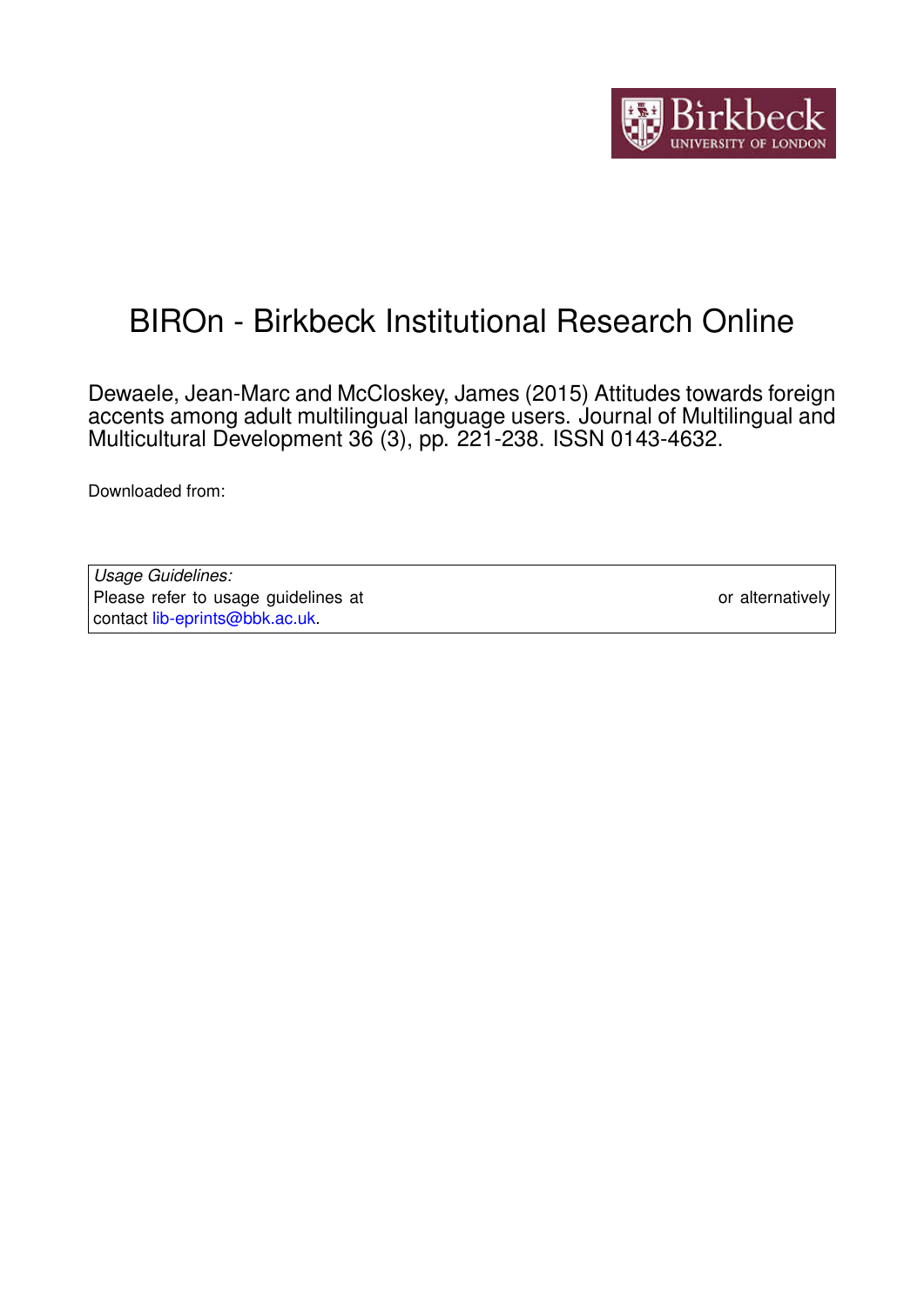Attitudes towards Foreign accents among adult multilingual language users<sup>1</sup>

*Jean-Marc Dewaele* Birkbeck, University of London *James McCloskey* Birkbeck, University of London

Corresponding author: Dr Jean-Marc Dewaele, Birkbeck College, University of London, 26 Russell Square, London WC1B 5DT UK E-mail address: j.dewaele@bbk.ac.uk Tel +44 207 631 6399

# **Abstract**

The present study investigates inter-individual variation (linked to personality traits, multilingualism and sociobiographical variables) in the attitudes that 2035 multilinguals have of their own and others' Foreign Accent (FA). Data were collected through an on-line questionnaire. We found that extraverted multilinguals, who were emotionally stable and tolerant of ambiguity were significantly less bothered by the FA of others. Only more neurotic multilinguals were bothered by their own FA. Unexpectedly, participants who knew more languages to a higher level were more negative about the FA of others and their own. However, participants who grew up in an ethnically diverse environment, who had lived abroad and who were working in an ethically diverse environment were significantly more positive about FA. While sex had no effect on the attitudes towards the FA of others, women had a more negative attitude towards their own FA. Education level and age were also linked to attitudes towards FA. The findings thus show that how much multilinguals are bothered by FA falls partly outside their conscious control as it depends on their personality, their language learning history, their current linguistic practices and their sociobiographical background.

## **Introduction**

Moyer (2013) wonders rhetorically whether the argument that accent is relatively unimportant compared to other aspects of linguistic fluency, because applied linguists have moved beyond the 'standard' ideal is valid. She rejects the argument, pointing out that "the salience of accent is both immediate and real; it is the means by which we make ourselves understood, and the yardstick by which others judge us, whether we like it or not. This is particularly relevant where second language users have few linguistic resources at their disposal to adjust and accommodate to other speakers, phonologically" (p. 8). The present study is an attempt to delve into this rich area of research, and to investigate inter-individual variation in attitudes towards the Foreign Accent (FA) of oneself and others, using self-reported data from 2035 adult multilinguals<sup>i</sup>. We define the terms multilingualism and multilingual "in a broad, inclusive sense" (Aronin & Singleton, 2012, p. 7). In other words, we assume that multilinguals may well have FAs in their various languages. We argue that while attitudes towards FAs are partly linked to people's prejudices over which they have a certain degree of control through critical self-reflection, attitudes towards FAs also fall partly **outside** people's conscious control and are affected by their personality profile, their linguistic background and general sociobiographical variables. The independent variables in the present study thus include personality traits (Extraversion, Neuroticism, Tolerance of Ambiguity), linguistic history, current language practices, and sociobiographical variables (age, sex and education level).

 $\frac{1}{1}$  This is the pre-print version of the paper that was published online in the *Journal of Multilingual and Multicultural Development* on 12/05/2014, http://dx.doi.org/10.1080/01434632.2014.909445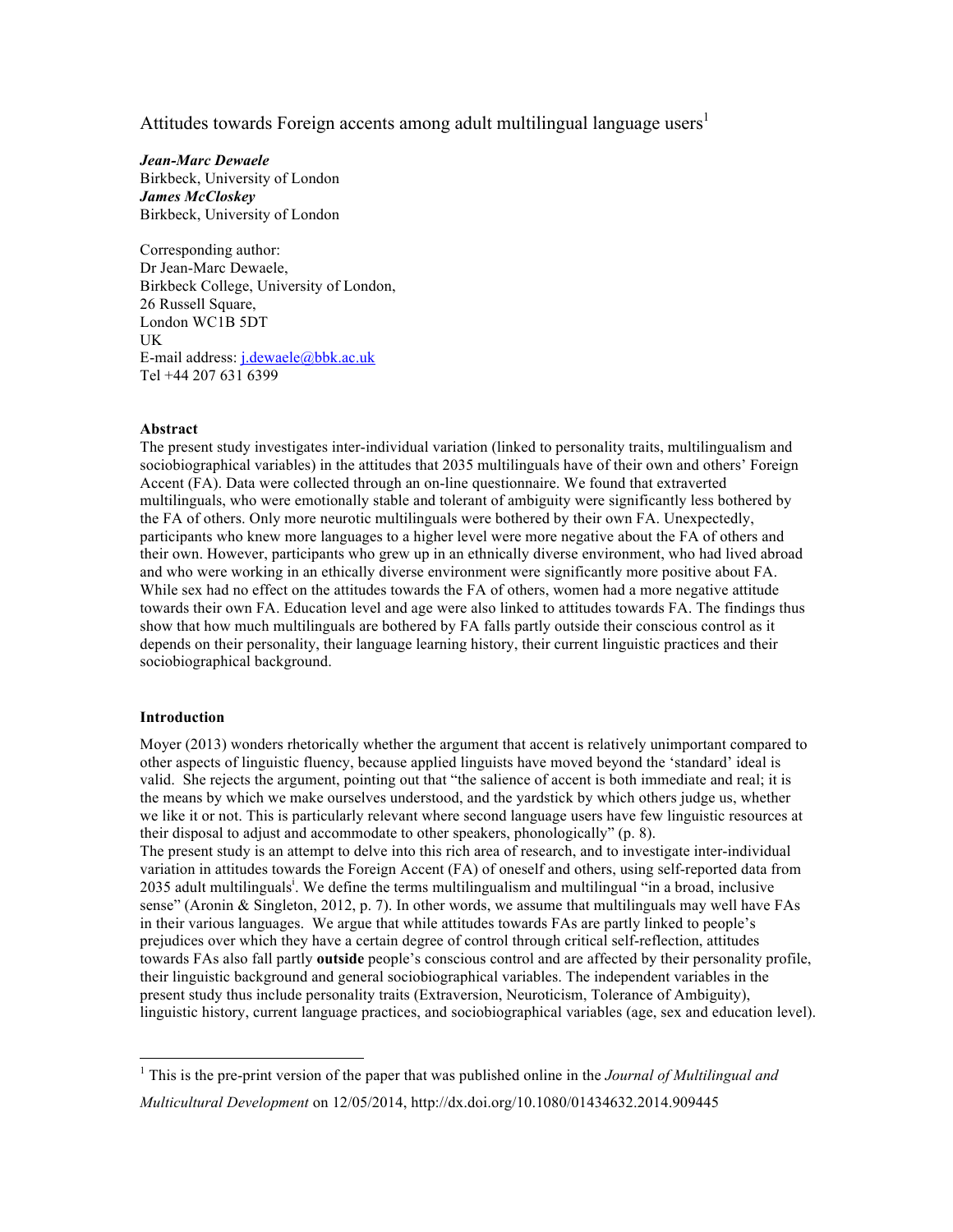In the following section we review the existing research on individual variation in perception of FA. We will introduce some personality traits which we hypothesise to have *a prima facie* link with perception of FA. We will then present our research instruments, the short version of the Eysenck Personality Questionnaire (EPQr) (Eysenck, Eysenck & Barrett, 1985); the adapted Tolerance for Ambiguity Scale (TAS) (Stevens, Bird, Mendenhall & Oddou, 2010); the design of our empirical study and our research questions and hypotheses. Subsequently, we will test five broad hypotheses using data collected from the online questionnaire. The findings, limitations and implications of our research will be discussed in the final section.

# **Existing studies of perception of foreign accents**

A foreign accent results from a "breakthrough of native language phonology" into a second language (L2) (Lippi Green, 1997, p. 43). The degree to which a FA is present depends on a number of factors including age at which L2 learning commences, length of residency in countries where that L2 is spoken as an L1, and aptitude for language learning (Piske, 2001). As Moyer (2013) points out: "accent is a fluid, contextualized expression of our personal and social identity as well as our communicative stance" (p. 10).

An attitude has been defined as "a psychological tendency that is expressed by evaluating a particular entity with some degree of favour or disfavour" (Eagly & Chaiken. 1993, p.1). Attitudes towards accented speech depend, to some extent, upon the social hierarchies present within a particular community or geographical area. Just as some L1 varieties of accent may be regarded as signalling different levels of social status, for example British received pronunciation may signal greater prestige than Welsh or Birmingham accents (Giles, 1970), foreign-accented speech can also trigger stereotypical or prejudicial evaluations. According to Munro et al (2006, p. 71), "individuals with a foreign accent may be perceived negatively because of the stereotypes or prejudices that accent can evoke in a listener." Research has suggested that native speakers of English may judge FA speech as less prestigious than native patterns (Kalin and Rayko, 1978; Lindemann, 2005). A meta-analysis of 20 studies by Fuertes et al (2011) indicated that 'non-standard' accents (defined by them as those spoken by minorities and considered foreign) had a very strong negative impact upon evaluations of status, solidarity and dynamism relative to 'standard' accents (defined as the accepted accent of the majority population). According to Lindemann (2003), such evaluations are not even necessarily dependent upon the listener correctly identifying the specific ethnicity of the accented speaker, but may simply result from a bias against FAs in general. Research suggests that in certain contexts, such as education, health and law, FA may also be judged as less competent, less educated, less intelligent, and less trustworthy than L1 accents (Garrett, 2010; Gluszek & Dovidio, 2010; Lippi Green, 1997). Lev-Ari and Keysar (2010) showed that people perceive statements in a FA as less truthful when spoken by non-native speakers, possibly because listeners encounter difficulty when hearing a FA which reduces "processing fluency." It is also not necessarily the case that such evaluations are directed exclusively by native speakers towards non-native speakers. Fayer and Krasinski (1987) found that non-native speakers of English exhibited a greater intolerance and annoyance towards foreign-accented speech than native English speakers.

However, speaking with a foreign accent *per se* need not result in 'costs' for the speaker. Foreignaccented speech may receive more positive evaluations than native varieties. For example, Giles (1970) found that French-accented English was rated far more favourably than Italian or German accents, and also as superior to English regional accents.

In terms of intelligibility, defined by Munroe (2006) as an objective measure of what a listener understands (often assessed through comprehension-type questions or gap-fill exercises), processing a FA can cause some difficulty (Bresnahan et al, 2002). This might be due to the segmental and prosodic norms of the accented speaker's L1 intruding into their L2. Where there is a significant difference in phonology between the speaker and listener's language groups, intelligibility levels are likely to be lowest (Deterding & Kirkpatrick, 2006). Intelligibility may be further compromised by a listener's lack of exposure to a particular accent. With sufficient exposure, the speech perception process is flexible enough to allow adaptation to non-standard speech (Bradlow & Bent, 2008). Gass and Varonis (1984) found that exposure to a particular accent as well as exposure to a particular speaker improved intelligibility, as did familiarity with the subject matter conveyed. Kraut and Wulff (2013) similarly found that 78 native English listeners' ratings of FA speech produced by 24 international students were linked to the listeners' self-reported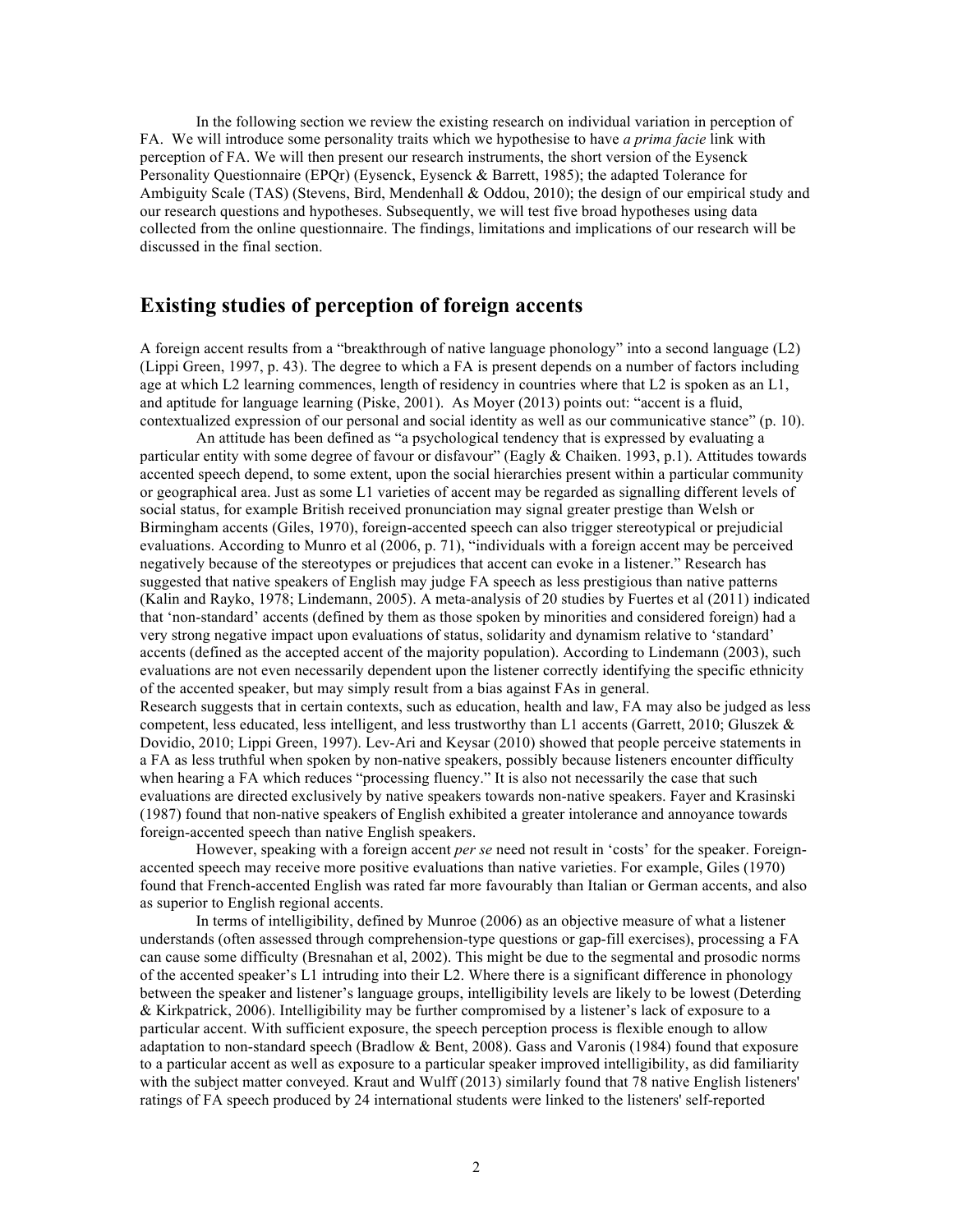familiarity with that particular accent, the L1 family of the speaker (Asian, Hispanic and Middle-Eastern), as well as the sex of the speaker and the speaker's proficiency level. Ratings of degree of accent were linked to an interaction of variables rather than being solely determined by a single factor alone.

Because of the range of both listener and speaker variables at play in the processing of a FA, rather than the view that accent is an objectively measurable trait, the term 'degree of perceived accent' is often preferred. However the range of perceived differences in accent is thought to be relatively small. Derwing & Munroe (2013) have shown there to be high levels of inter-rater reliability across the dimensions of accentedness, as well as those of fluency and comprehensibility, which is defined as an individual's perception of the difficulty they experience in understanding an accent. But such close agreement in ratings may not necessarily be a product of the inherent qualities of FA itself. According to Lippi-Green (1997), evaluations of language competence may be more a function of shared negative attitudes towards the ethnicity of the accented speaker rather than actual intelligibility. Similarly, Gluszek and Dovidio (2010) observe, "it remains unclear whether prejudice or perceived and actual problems in comprehension exert the most influence on the listener's behavior toward the speaker" (p. 229).

Perhaps partly to mitigate the risk of negative evaluations of FA speech, L2 speakers often aspire to native-standards of speech (Derwing, 2003; Sasayama, 2013). Many tried and failed, such as Teresa Desiderio who remembers her attempts at getting rid of her Italian accent in English when joining an American university: "I was sent to the Speech Clinic to correct my speech (...). I learnt about dental, palatal, sibilant, fricative and affricative sounds, but I never lost my foreign accent. (...) I never got rid of my Italian accent, but I cannot say that I did not try" (2004, p. 28). She was convinced that her FA was a barrier that would stop her from becoming fully American (p. 17). A minority of foreign-accented speakers prefer, however, to retain the L2 identity that their speech signals (Yu, 2010). Sasayama (2013) found that while her 44 Japanese college students preferred American-accented speech rather than Japanese-accented English, they still wanted the latter variant to be accepted internationally. Particularly in countries or regions with strong historical or institutional ties with the English language, greater numbers of foreignaccented speakers express a preference for retaining their variety of English. For example, Li (2009) showed that approximately 20% of Hong Kong speakers surveyed preferred to retain their HK-accented English and identity, so long as they remained intelligible to others, rather than trying to imitate native 'standards'. Researchers working in the area of lingua franca have argued that FA is not a problem as long as it does not impair communication (Jenkins, 2007; Seidlhofer, 2001).

To date, only a small number of studies have investigated the extent to which differences in psychological variables predict attitudes to accented speech. One such study identified ethnocentrism as an influential variable. Social identity theory (Tajfel et al., 1971) states that individuals in certain groups, for example those bound by ethnicity or first language, tend to exhibit favouritism towards other in-group members. Kalin and Ryoko's study (1978), in which participants matched foreign and standard-accented job applicants to either high or lower status vacancies, suggested that high degrees of ethnocentricity corresponded to greater discrimination. In terms of the "Big Five" personality traits (Costa & McCrae, 1992), research has linked extraversion and neuroticism to general cultural competence (Wilson, Ward  $\&$ Fischer, 2013), and to code-switching (Dewaele & Li Wei, 2013b, 2014). However, no research has linked such variables specifically to attitudes towards FAs. There are some testimonials from multilinguals that suggest that attitudes towards FA could be linked to personality. Veronica Glab (2014), a Canadian-born Pole currently living in Madrid, describes how her "Polish and American accents came up like bile" when speaking Spanish, marking her out as "other" and causing a sense of failure which she links to her timidness and self-consciousness.

We hypothesise that certain personality traits may be linked to attitudes towards FA in interaction with particular social variables such as context and language background. We also feel that the relationship between variables that affect the judgment of one's own FA might be different from those linked to attitudes towards the FA of others. Indeed, Teresa Desiderio and Veronica Glab explain that they wished they could have erased their own FA, but they do not condemn the FA in the speech of others.

The present contribution is the first large-scale study, to the best of our knowledge, on the role of multiple personality and social variables on attitudes towards FAs using a quantitative design.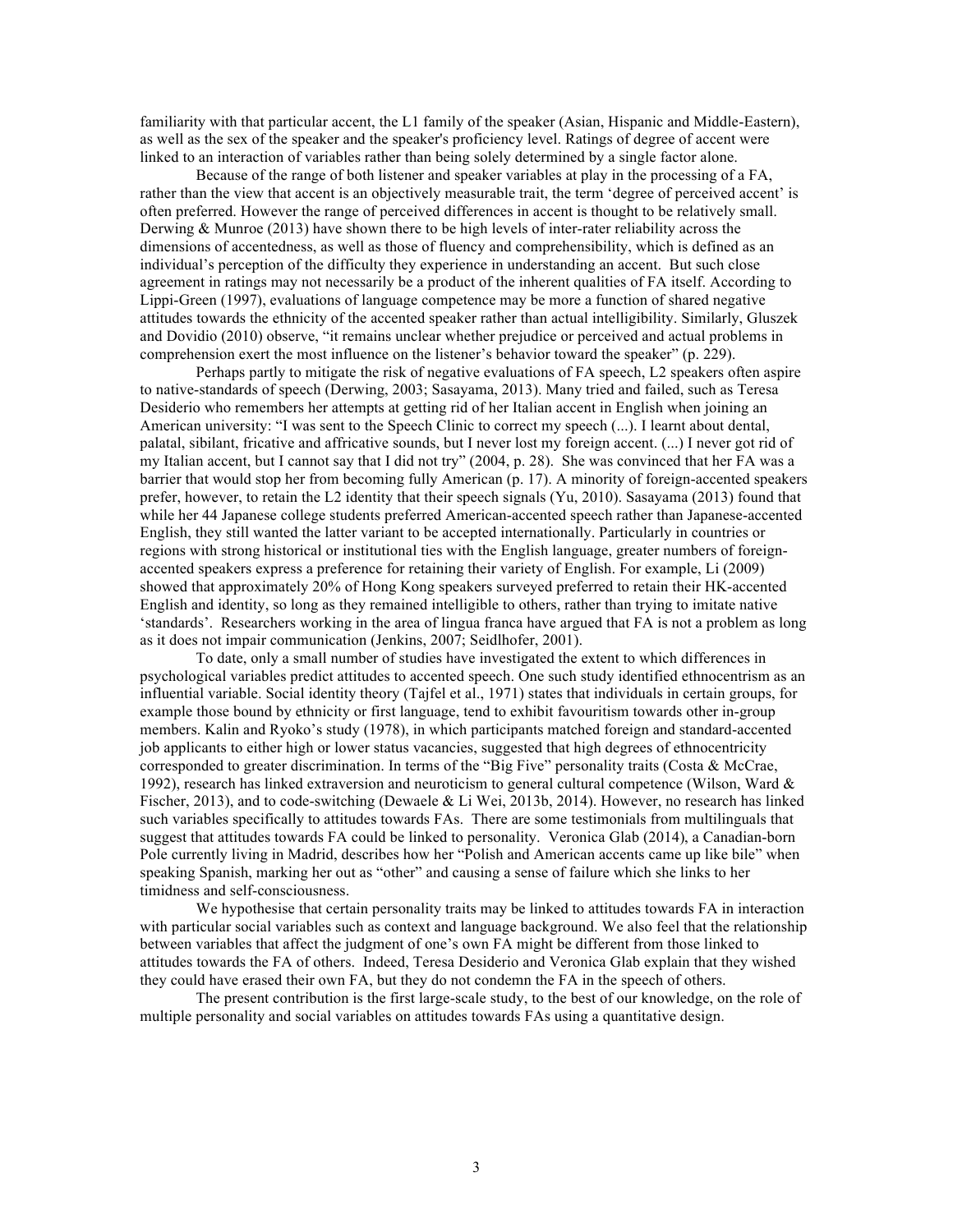# **Personality traits**

Personality traits are hierarchically organized with five broad, independent dimensions at the summit and a larger number of more specific lower-order traits (Pervin & Cervone, 2010). Personality questionnaires allow researchers to establish profiles of participants. These questionnaires either use Likert scales to measure the level of dis/agreement with a particular statement or categorical choices ("yes/no") feedback in response to a statement. A majority of participants have a score in the middle of a personality dimension. There are, for example, more "ambiverts" than either extraverts or introverts. We will focus on the first two dimensions out of the so-called "Big Five" which may be linked with attitudes towards FAs: Extraversion versus Introversion and Neuroticism versus Emotional Stability<sup>ii</sup>. We will also discuss one "lower-order" trait, namely Tolerance of Ambiguity.

# **Extraversion - Introversion**

Eysenck and Eysenck (1985) argue that variation on the Extraversion – Introversion dimension is linked to the amount of cortical arousal, which leads to different behaviour, including different communicative behaviour (Dewaele, 2012). While extraverts are under-aroused, introverts are over-aroused. Eysenck and Eysenck (1964, p. 8) described a typical extravert as someone who "... is sociable, likes parties, has many friends, needs to have many people to talk to ... craves excitement, takes chances, often sticks his neck out, acts on the spur of the moment, and is generally an impulsive individual." On the other hand, they described a typical introvert as someone who "is a quiet, retiring sort of person, introspective, fond of books rather than people: he is reserved and distant except to intimate friends. He tends to plan ahead, 'looks before he leaps,' and distrusts the impulse of the moment. He does not like excitement ..." (Eysenck & Eysenck, 1964, p. 8). The extraverts' inclination to take risks extends to their communicative behaviour (Dewaele, 2012). Extraverts' greater engagement in social interactions and exposure to oral input could lead to greater appreciation of FAs. One could also argue that more introverted people may have less oral and more written input, and may be more reflective before judging a FA.

### **Neuroticism - Emotional stability**

High scorers on Neuroticism tend to suffer from "anxiety, phobia, depression and hypochondriasis" (Furnham & Heaven, 1998, p. 326). Those who score low on Neuroticism can be described as emotionally stable, calm, and contented. Eysenck and Eysenck (1985) have argued that neuroticism is linked to levels of arousal in the limbic system, with high N individuals having a more reactive sympathetic nervous system and being more responsive to threat or stress. Dewaele (2013) found that high N individuals (both English L1 users and English foreign language users) reported swearing significantly more in interactions with friends and strangers. It is possible that high N individuals may perceive FA as a source of stress in the interaction.

## **Tolerance of Ambiguity (TA)**

According to Furnham and Ribchester (1995, p. 179), "TA refers to the way an individual (or group) perceives and processes information about ambiguous situations when they are confronted by an array of unfamiliar, complex or incongruent cues (...) The person with low tolerance of ambiguity experiences stress, reacts prematurely, and avoids ambiguous stimuli. At the other extreme of the scale, however, a person with high tolerance of ambiguity perceived ambiguous situations/stimuli as desirable, challenging, and interesting and neither denies nor distorts their complexity of incongruity".

Seravalle (2011) conducted an innovative applied linguistic study that included TA as a predictor variable in judgments of speech fragments for comprehensibility, accentedness, pleasantness, status and competence. Her argument is that "foreign accent, from a listener's point of view, is in essence ambiguous" (pp. 227-228). She hypothesised that a FA could trigger discomfort and closure among individuals with low levels of TA, while individuals with higher levels of TA would display more flexibility and adaptability, leading on average to more favourable evaluations (p. 228). These hypotheses were confirmed in a study with 150 listener-judges who were university students. The lower the level of TA, the harsher the judgements across all categories (p. 231).

Dewaele and Li Wei (2013a), using the database on which the present study is based, found that monolinguals and bilinguals scored significantly lower on TA compared to multilinguals. Moreover,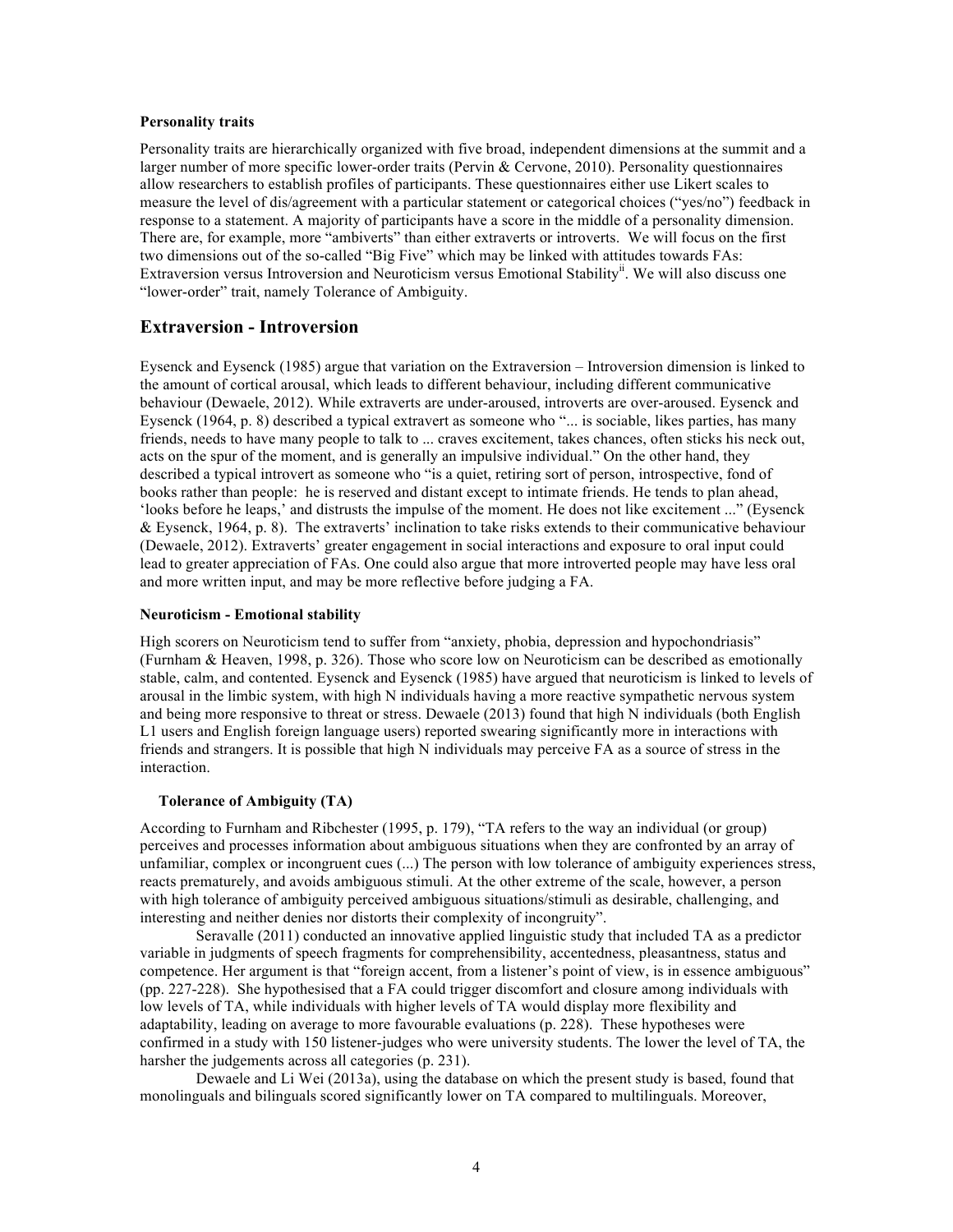participants with higher levels of multilingualism, i.e. those who had high levels of proficiency in multiple languages, also scored significantly higher on TA. A multilingual upbringing had no effect on TA but those who had lived abroad scored significantly higher on TA. The authors concluded that TA is partly determined by individuals' social-linguistic-cultural environment and especially by the experience of having to survive in a foreign cultural and linguistic environment. A prolonged stay in a new environment requires a sustained and conscious effort to acquire the new local rules governing communication and social interaction.

### **Research questions and hypotheses**

The present study will address the following questions:

- 1) Are multilinguals more bothered by their own FA than by the FA of others? We hypothesise that this may indeed be the case.
- 2) Are the personality traits of multilinguals linked to their to levels of annoyance at FAs? We expect participants who score high on Extraversion, Tolerance of Ambiguity, and low on Neuroticism to be less bothered by FA.
- 3) Do multilinguals who know more languages and have higher levels of global proficiency have less negative attitudes towards FA? We expect this to be the case.
- 4) Are prior and current linguistic practices linked to the attitudes towards FAs? We expect participants who grew up in an ethnic diverse environment to have less negative attitudes towards FAs. We also expect participants who grew up with two or more languages before age 3, who lived abroad and who work in multi-ethnic environments to have less negative attitudes towards FAs.
- 5) Are sociobiographical variables linked to the attitudes towards FAs? Sex, age and education level could be linked to attitudes towards FA, but it is hard to predict the direction.

# **Method**

# **Participants**

A total of 2035 multilinguals (1515 females, 415 males<sup>iii</sup>) filled out the questionnaire. The mean age was 34.6 years  $(SD = 12.1)$ . Proportionally the group of teenagers was the smallest  $(n = 87)$ , the group of participants in their twenties was the largest (*n =* 766), followed by those in their thirties (*n =* 555), forties  $(n = 339)$ , fifties  $(n = 185)$ , and sixties or over  $(n = 91)$ . Participants are generally highly educated with 29 having a high school diploma, 621 a Bachelor's degree, 742 a Master's degree and 638 a Doctoral degree<sup>ly</sup>.

The participants reported 204 different nationalities, including many participants with double nationalities. The largest group came from the USA (*n =* 492), followed by British (*n =* 302), Dutch (*n =* 135), Belgian (*n =* 84), German (*n =* 83), in decreasing order there were smaller groups of Canadians, Poles, French, Spaniards, Chinese, Croatians, Turks, Swiss, Portuguese, Swedes, Italians, Japanese (all more than 25 members), and 187 other nationalities.

English was the most frequent L1 ( $n = 841$ ), followed by Dutch ( $n = 188$ ), French ( $n = 148$ ), Spanish ( $n = 124$ ), German ( $n = 116$ ), in decreasing order there were smaller groups of native speakers of Polish, Chinese, Portuguese, Arabic, Croatian, Russian, Turkish, Italian, Japanese, Swedish (all more than 25 members), etc.

The most frequent L2 was English ( $n = 881$ ) followed by French ( $n = 456$ ), Spanish ( $n = 245$ ), German ( $n = 137$ ), etc. The pattern was different for the L3 with French coming first ( $n = 412$ ), followed by German (*n =* 314), English (*n =* 249) and Spanish (*n =* 215), etc. The most frequent L4s were German  $(n = 198)$ , Spanish ( $n = 189$ ), French ( $n = 168$ ). The most frequent L5 was Spanish ( $n = 100$ ), Italian ( $n = 100$ ) 67), and French (*n =* 44).

Mean age of acquisition of the L2 was 10.0 years (SD = 5.3), this increased to 15 years for the L3  $(SD = 6.3)$ , 18.4 years for the L4  $(SD = 7.8)$  and 21.9 for the L5  $(SD = 8.6)$ .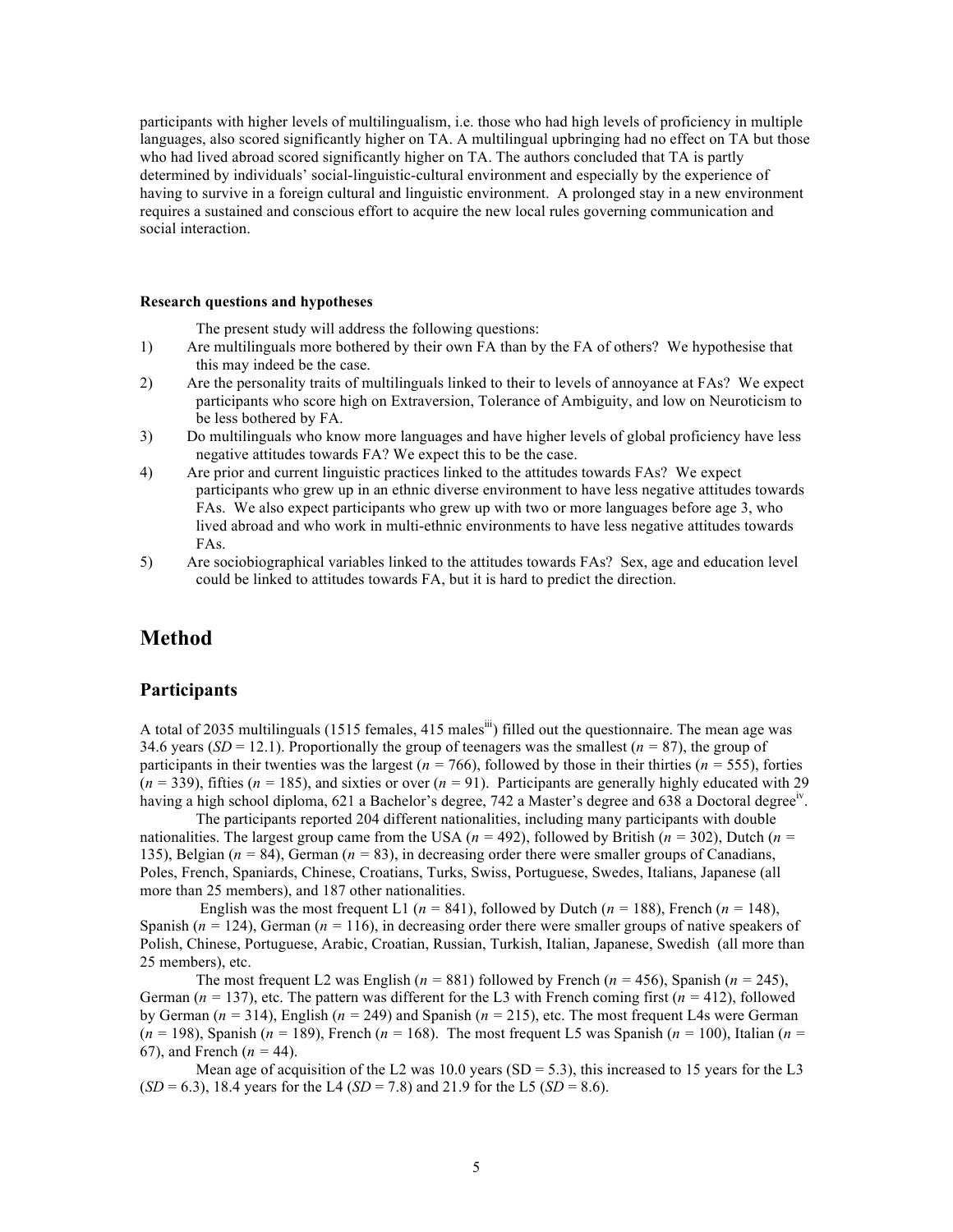The sample consists of 376 bilinguals, 544 trilinguals, 540 quadrilinguals, 347 pentalinguals, 139 sextalinguals, 54 septalinguals, 20 octalinguals, 9 nonalinguals, 5 participants knew 10 languages, and 1 participant reported knowing 12 languages. A single category was created including all participants with six or more languages ( $n = 228$ ). A majority ( $n = 1752$ ) reported having one single L1, a small proportion reported growing up with two or three L1s  $(n = 283)$ .

Besides the variable "number of languages" which is relatively vague, we also calculated a "total proficiency score", namely the sum of self-perceived proficiency scores collected on 5-point Likert scales for oral proficiency and written proficiency in up to 6 languages (including 2 L1s) (maximal possible score  $10 \times 6 = 60$ ) (Dewaele & Li Wei, 2013a, b, 2014). The average total proficiency score was 25.8 (SD = 7.7). Three groups of participants were created: those with scores that were more than 1 standard deviation below the mean: 'Low Proficiency' (*n =* 244); those with scores that were more than 1 SD above the mean: 'High Proficiency' ( $n = 278$ ); while those within 1 SD around the mean were categorised as 'Medium' Proficiency' (*n =* 1510).

Two questions dealt with ethnic diversity in the participants' childhood and current work environment: "How ethnically diverse was the environment in which you grew up?" and "How ethnically diverse is your current school/university or workplace?" Likert scale responses included:  $1 =$ zero,  $2 =$ some,  $3 = \text{fair}$ ,  $4 = \text{high}$ ,  $5 = \text{very high}$ . Mean score for ethnic and linguistic diversity during the participants' childhood was rather low  $(M = 2.26, SD = 1.23, on a 5-point Likert scale)$ . However, the mean score for ethnic diversity in the participants' workplace was higher  $(M = 3.48, SD = 1.15, on a 5$ point Likert scale).

This majority of highly-educated, female participants is typical in web-based language questionnaires (Wilson & Dewaele, 2010).

## **Instruments**

The questionnaire was an open-access survey, advertised through several listservs, targeted emails to multilingual colleagues and their students in academic institutions, and informal contacts around the world (Dewaele & Li Wei, 2013a, b). The introductory paragraph stated: "The aim of this research is to help us better understand the link between personality and linguistic behaviour of people knowing one or several languages". It remained online between December 2010 and March 2011 and attracted 2158 valid responses from mono- and multilinguals across the world. Because participants left occasional questions blank, totals for specific variables can vary. We excluded the monolinguals for the present study.

The questionnaire started with a sociobiographical section with questions about sex, age, nationality, language history and present language use. The questionnaires were anonymous. The research design and questionnaires received ethical clearance from the appropriate School committee.

The questionnaire included a section on personality traits: items for Extraversion and Neuroticism extracted from the short version of the Eysenck Personality Questionnaire (EPQr) (Eysenck, Eysenck & Barrett, 1985). Participants filling out the EPQr are invited to tick either "yes" or "no" for 12 items for each dimension. One item for Extraversion is for example: "Are you a talkative person?"; and an item for Neuroticism is "Would you call yourself a nervous person?"

Barrett, Petrides, Eysenck and Eysenck (1998) demonstrated the factorial similarity of the dimensions in data collected from 34 countries, which suggests that the Eysenck factors are strongly replicable across the world. The short version of the Eysenck Personality Questionnaire (EPQr) is considered robust (Barrett, 1999). Mean scores on the dimensions were as follows: Extraversion: *N =* 1900,  $M = 7.62$ ,  $SD = 3.4$ ; Neuroticism:  $N = 1899$ ,  $M = 5.08$ ,  $SD = 3.2$ . Internal consistency of the two dimensions, as measured by Cronbach alpha coefficient, was high for Extraversion (0.84) and for Neuroticism (0.81). We followed the procedure used for creating the "low", "medium" and "high groups" of global proficiency to distinguish participants on the personality dimensions. As a result we have 407 Introverts, 1023 Ambiverts and 502 Extraverts. For Neuroticism, we have 485 Low-N, 1098 Medium-N and 348 High-N participants.

Herman, Stevens, Bird, Mendenhall and Oddou (2010) created the Tolerance for Ambiguity Scale (TAS), a 12–item questionnaire with 5-point Likert scales, contextualized to cross-cultural contexts (p. 60). According to the authors, it "can be used in cross-cultural research and practice to assess individual TA" (2010, p. 62). It consists of four distinct dimensions: (1) valuing diverse others; (2) change; (3) challenging perspectives; (4) unfamiliarity (2010, p. 62). Dewaele & Li Wei (2013a) used 11 items of out the original 12-item TAS scale and made some minor stylistic adaptations<sup>v</sup>. The items had to be rated on a 5-point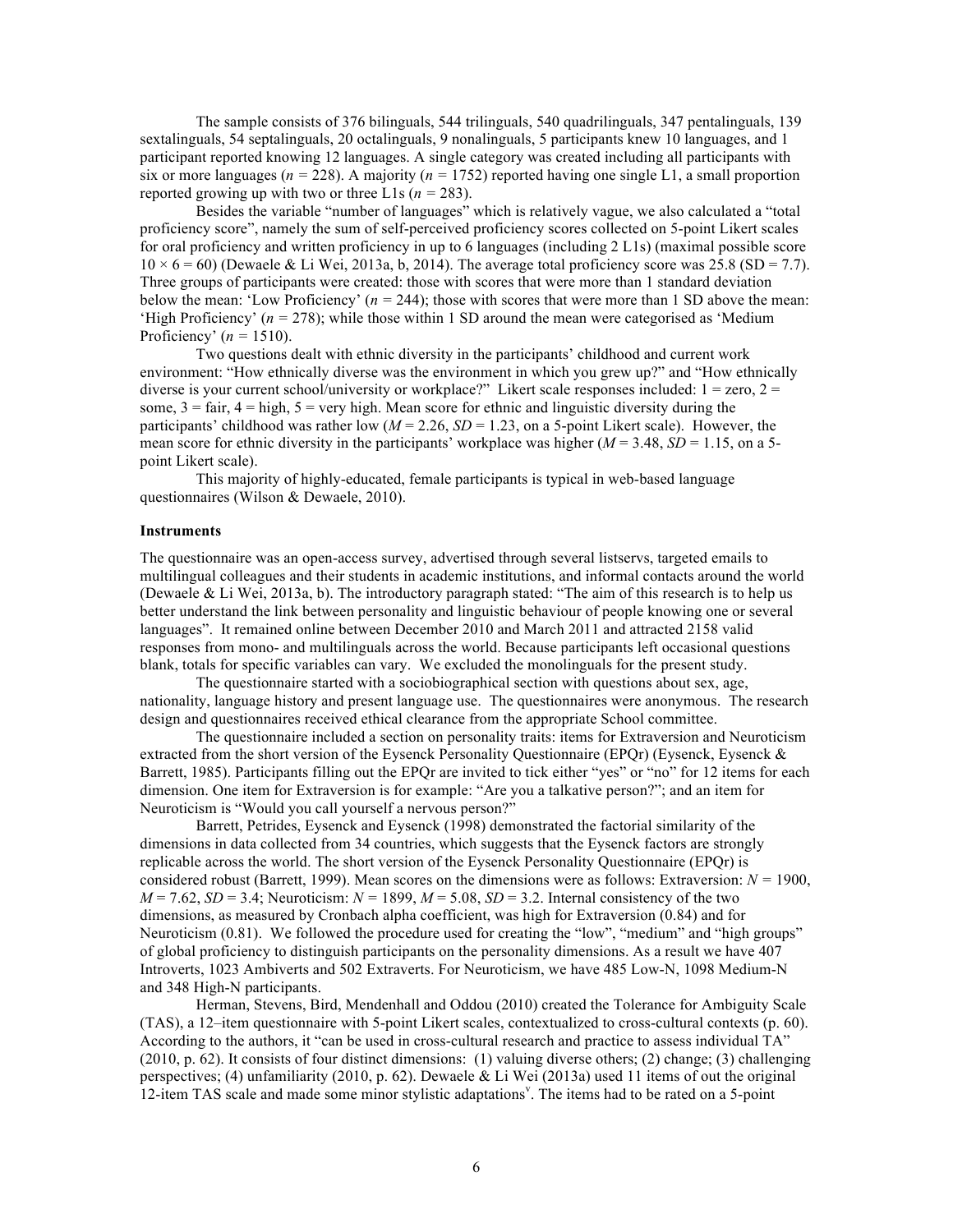Likert scale anchored with  $1 =$  "Strongly Disagree" to  $5 =$  "Strongly Agree". One item, for example, states: "I avoid settings where people don't share my values". A Cronbach alpha analysis revealed a low but still acceptable internal consistency reliability: 0.64<sup>vi</sup>. TA scores range between 4 and 44. Mean score for TA is 29,  $SD = 5.4$ <sup>vii</sup>. Here again we distinguished three groups of participants: low TA ( $n = 285$ ), medium TA ( $n = 1365$ ) and high TA ( $n = 283$ ), following the procedure set out earlier.

Data about participants' attitudes towards FA of others and their own was elicited through the following closed question: "To what extent do you agree with the following statements about foreign accents?"

1) People's foreign accents annoy me

2) It bothers me to have a foreign accent in a foreign language

Participants were asked to choose a response on a 5-point Likert scale  $(1 = not at all, 2 = not$ especially,  $3 =$  so-so,  $4 =$  quite a lot,  $5 =$  very much).

The scores were reversed so that a higher score indicates a more positive attitude towards FA. Mean score was  $4.49$  (*SD* = .78) for item 1 and 3.3 (*SD* = 1.2) for item 2. A one-Sample Kolmogorov-Smirnov test revealed that the scores were not normally distributed for items 1 and 2 (Kolmogorov-Smirnov  $Z = 16.8$ ,  $p < .0001$  and 7.7,  $p < .0001$ ) as they were skewed towards the positive end of the scale. As a consequence, we have used non-parametric statistical techniques<sup>viii</sup>: Wilcoxon signed-rank tests instead of t-tests, Kruskal Wallis one-way analyses of variance by ranks instead of ANOVAs. Single-item Likert measures are perfectly acceptable in research (Alexandrov, 2010). He adds that the items should be positively worded (p. 10).

## **The use of on-line questionnaires**

On-line questionnaires are becoming increasing popular in research. They allow the collection of large amounts of data automatically at a fraction of the cost and time of "pen and paper" equivalents (Buchanan, 2007). They also permit researchers to reach larger and more diverse samples from all over the world. Two potential problems have been raised in relation to web-based research, namely participant selfselection and increased heterogeneity in the sample (Dörnyei, 2007). Indeed, once the call for participation is sent out via direct email or social networks, snowball sampling is initiated over which the researcher has no control. The questionnaire is pulled from the web once a sufficient number of participants has been reached. This type of convenience sampling is not very different from non-web-based research. In fact, the advantages outweigh the disadvantages in terms of sampling web-based research (Gosling et al. 2004). While internet samples may not be representative of the general population, they are typically more diverse in terms of sex, age, race, socio-economic status and geographical location than the pen-and-paper samples, which are typically university students participating in the research to gain a course credit. Denissen, Neumann and van Zalk (2010) have found that the psychometric properties of measures are comparable in traditional questionnaires and online versions. Moreover, personality profiles and socializing patterns of participants in online questionnaires do not differ from that of pen-and-paper samples (Gosling et al., 2004).

Wilson and Dewaele (2010) have argued that in multilingualism research participants do not have to represent the "general population" as they need to meet specific linguistic criteria, and must be able and willing to engage with the questions on language preferences and use (2010, p. 108). Participants in this type of questionnaire need high levels of metalinguistic and metacognitive awareness and must be intrinsically motivated to fill out the questionnaire (Wilson & Dewaele, 2010). Internet-based questionnaires have also been shown to have a disinhibiting effect on participants, reducing social desirability which leads to increased levels of honesty (and therefore higher validity in the case of selfreport) (Joinson, Paine, Buchanan & Reips, 2008). Finally, a sample of more than 2000 multilinguals from all over the world strengthens ecological validity, as the effects of local social, political and historical factors linked to particular languages or linguistic practices are strongly diluted (Wilson & Dewaele, 2010).

## **Results**

A Wilcoxon signed-rank test revealed that the scores for the attitudes towards the FA of others (*Mean =* 4.49,  $SD = .78$ ) were significantly higher than those for the own FA (*Mean* = 3.30,  $SD = 1.26$ ) ( $Z = -30.9$ , p < .0001). In other words, the FA of others bothered our participants much less than their own FA.

A series of Kruskal Wallis analyses showed different relationships between the three personality traits and, on the one hand, attitudes towards the FA of others (Table 1), and on the other hand attitudes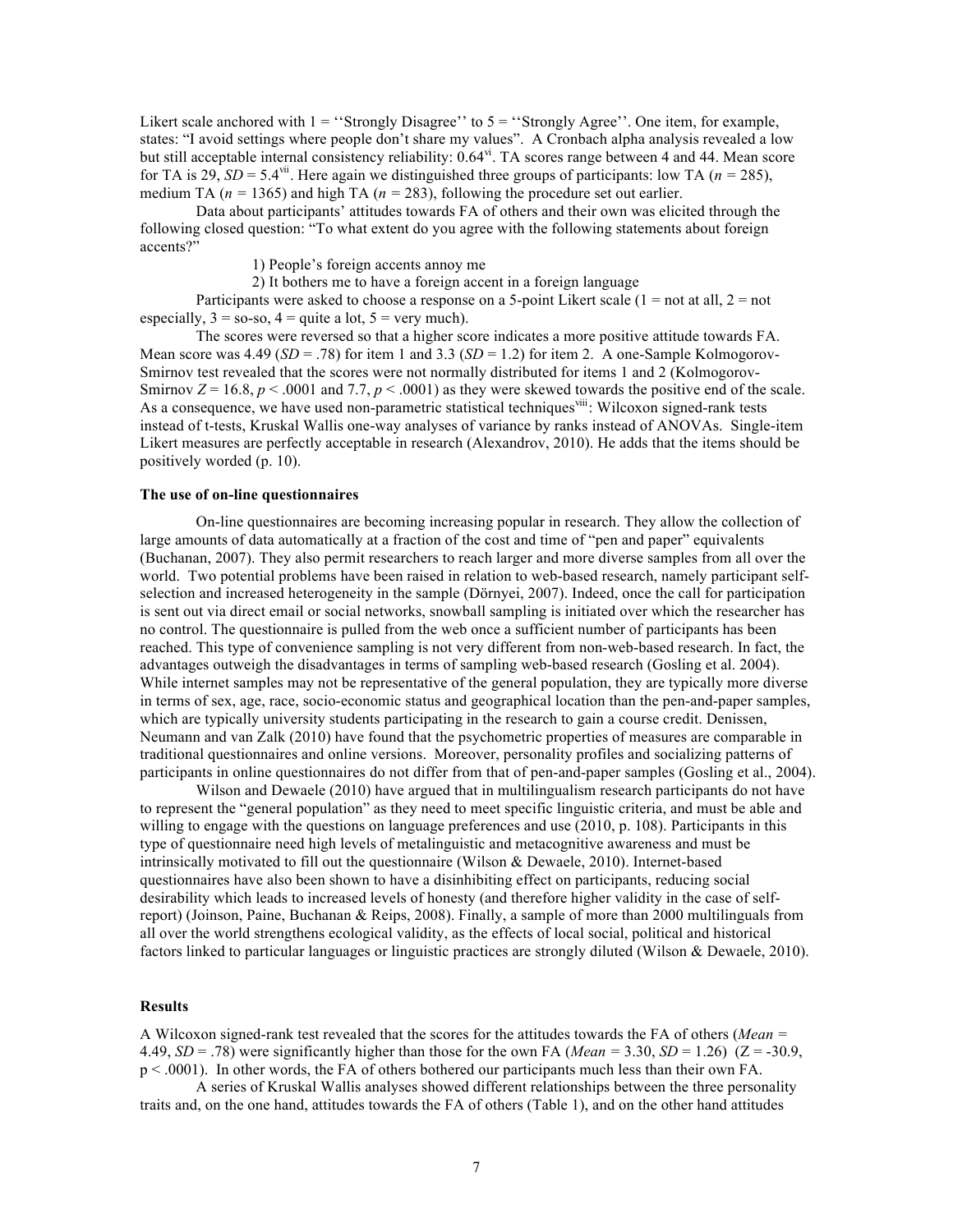towards the FA of oneself (Table 2). Extraversion, Neuroticism and Tolerance of ambiguity had a significant effect on attitudes towards the FA of others, but only Neuroticism was linked to attitudes towards the FA of oneself. Participants scoring higher on Extraversion, Emotional Stability and Tolerance of ambiguity were significantly less bothered by the FA of others (see figure 1), but only those scoring high on Neuroticism were significantly more bothered by their own FA (see figure 2).

Table 1. *The effect of personality traits, linguistic history, current practice on the attitudes towards the FA of others (Kruskal Wallis Chi<sup>2</sup> )*

|                                                           | Chi <sup>2</sup> |
|-----------------------------------------------------------|------------------|
| <i>Extraversion</i> $(df=2)$                              | $13.3**$         |
| <i>Neuroticism</i> $(df = 2)$                             | $131**$          |
| Tolerance of Ambiguity $(df = 2)$                         | $29.3***$        |
| Ethnic / linguistic diversity during childhood $(df = 4)$ | $25.8**$         |
| Ethnic diversity in work environment $(df = 4)$           | $10.5*$          |
| Lived abroad $(df=2)$                                     | 5.0              |
| Number of languages known $(df = 5)$                      | $97*$            |
| Global proficiency $(df=2)$                               | $12.0*$          |
| * $p < .05$ , ** $p < .001$ , *** $p < .0001$             |                  |

Figure 1: The effect of personality traits on the attitudes towards the FA of others

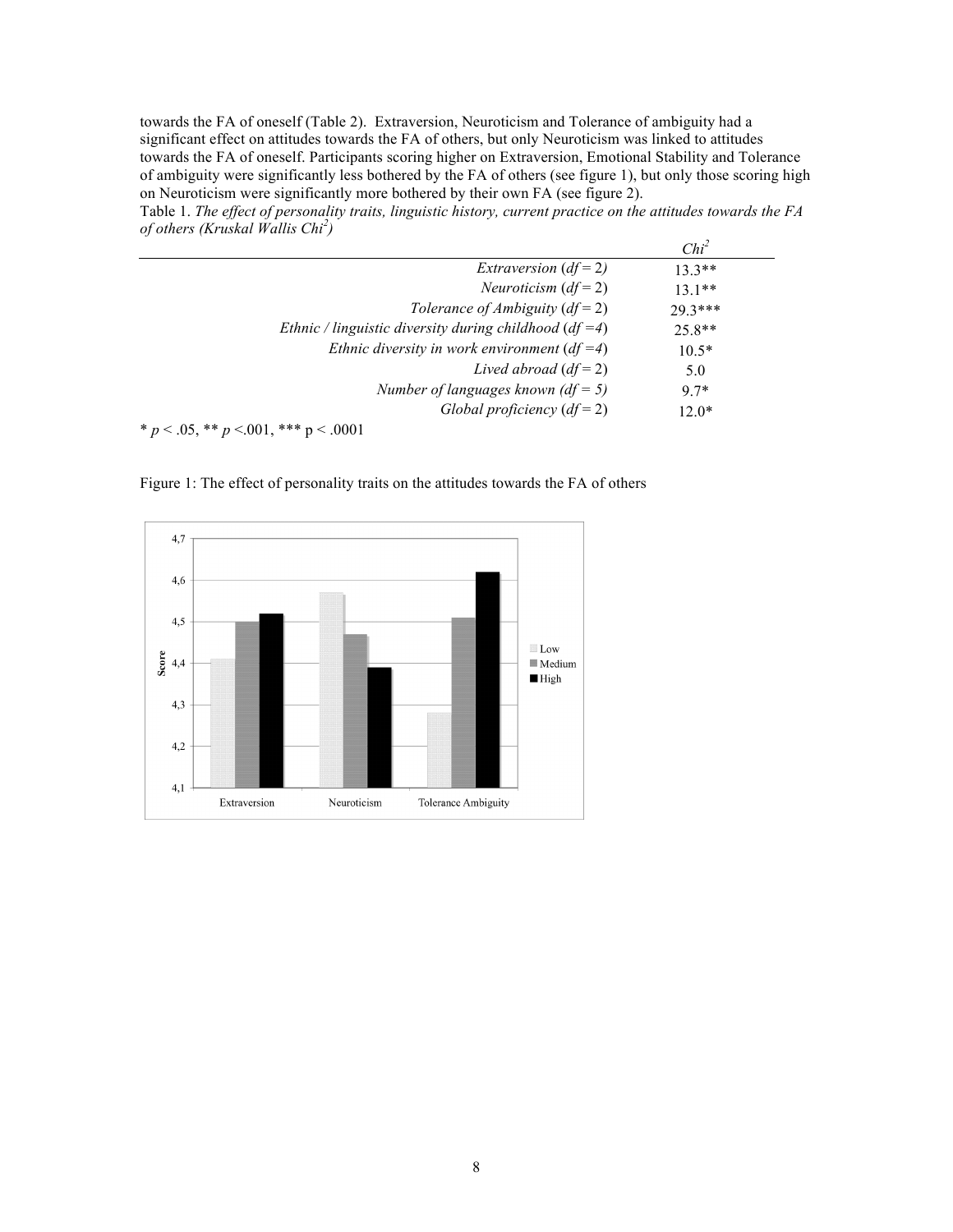

Figure 2: The effect of personality traits on the attitudes towards the FA of oneself

The next cluster of variables linked to participants' linguistic history and current practice showed the extent to which they are linked to attitudes towards the FA. Participants who grew up in an ethnically diverse environment and currently work in ethnically diverse environments were significantly less bothered by the FA of others and themselves (table 1, and figures 3 and 4).



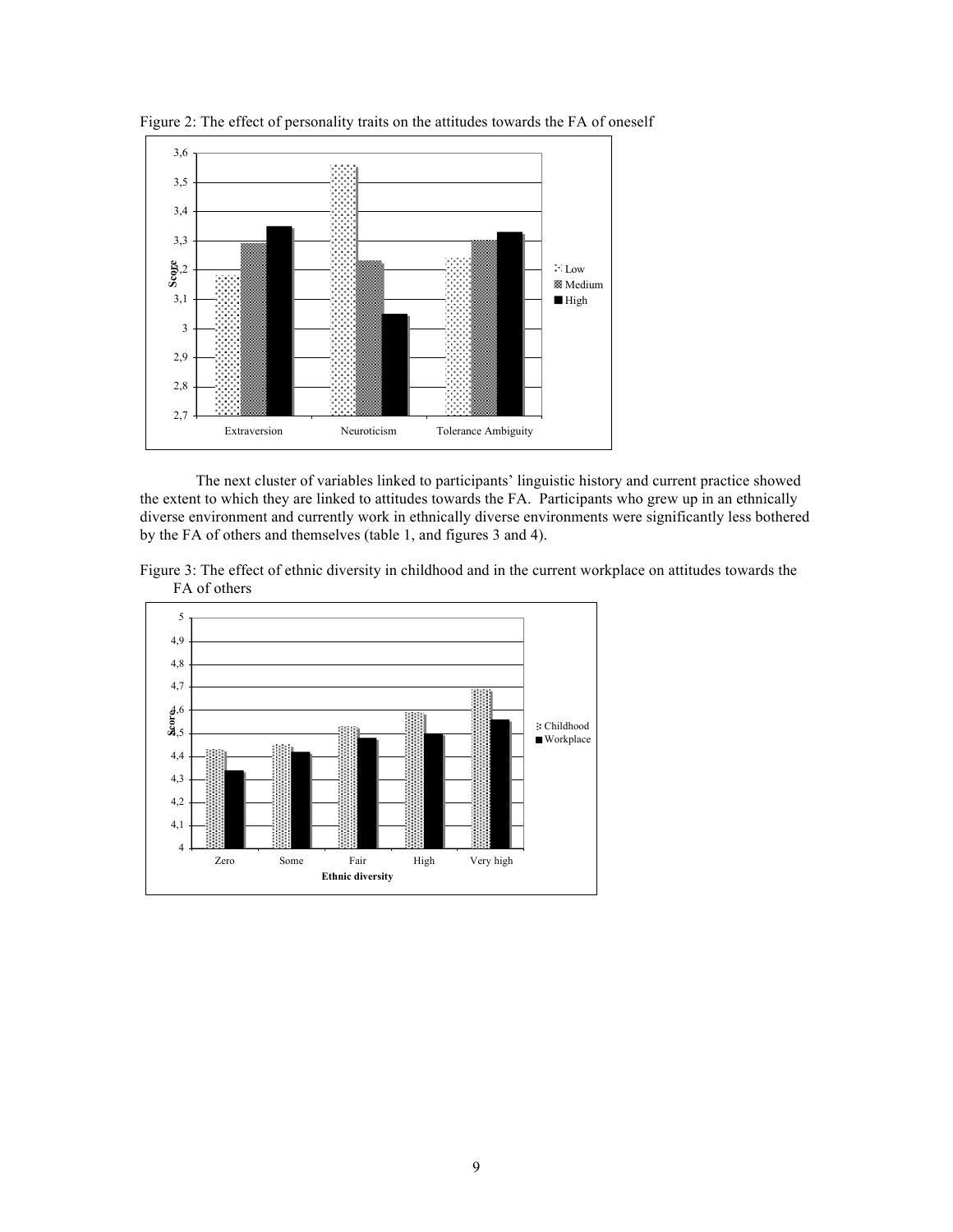

Figure 4: The effect of ethnic diversity in childhood and in the current workplace on attitudes towards the FA of oneself

Kruskal-Wallis analyses showed a highly significant effect of having lived abroad, number of languages known and global proficiency on one's own FA (table 2). Those who had lived abroad were significantly less bothered by their own FA. Surprisingly, participants who were more multilingual and more globally proficient were significantly more bothered by their own FA (see table 2 and figures 5, 6, 7). The same pattern, but generally weaker – and non-significant for living abroad-, emerged for attitudes towards the FA of others (table 1 and figures 5, 6, 7).

Table 2. *The effect of personality traits, linguistic history, current practice on the attitudes towards FA of oneself (Kruskal Wallis Chi<sup>2</sup> )*

|                                                           | Chi <sup>2</sup> |
|-----------------------------------------------------------|------------------|
| <i>Extraversion</i> $(df=2)$                              | 4.7              |
| <i>Neuroticism</i> $(df = 2)$                             | $36.7***$        |
| Tolerance of Ambiguity $(df = 2)$                         | 0.6              |
| Ethnic / linguistic diversity during childhood $(df = 4)$ | $347***$         |
| Ethnic diversity in work environment $(df = 4)$           | $12.3*$          |
| Lived abroad $(df=2)$                                     | $35.2***$        |
| Number of languages known $(df = 5)$                      | $40.0***$        |
| Global proficiency $(df=2)$                               | $38.2***$        |
|                                                           |                  |

*p* < .05, \*\* *p* <.001, \*\*\* p < .0001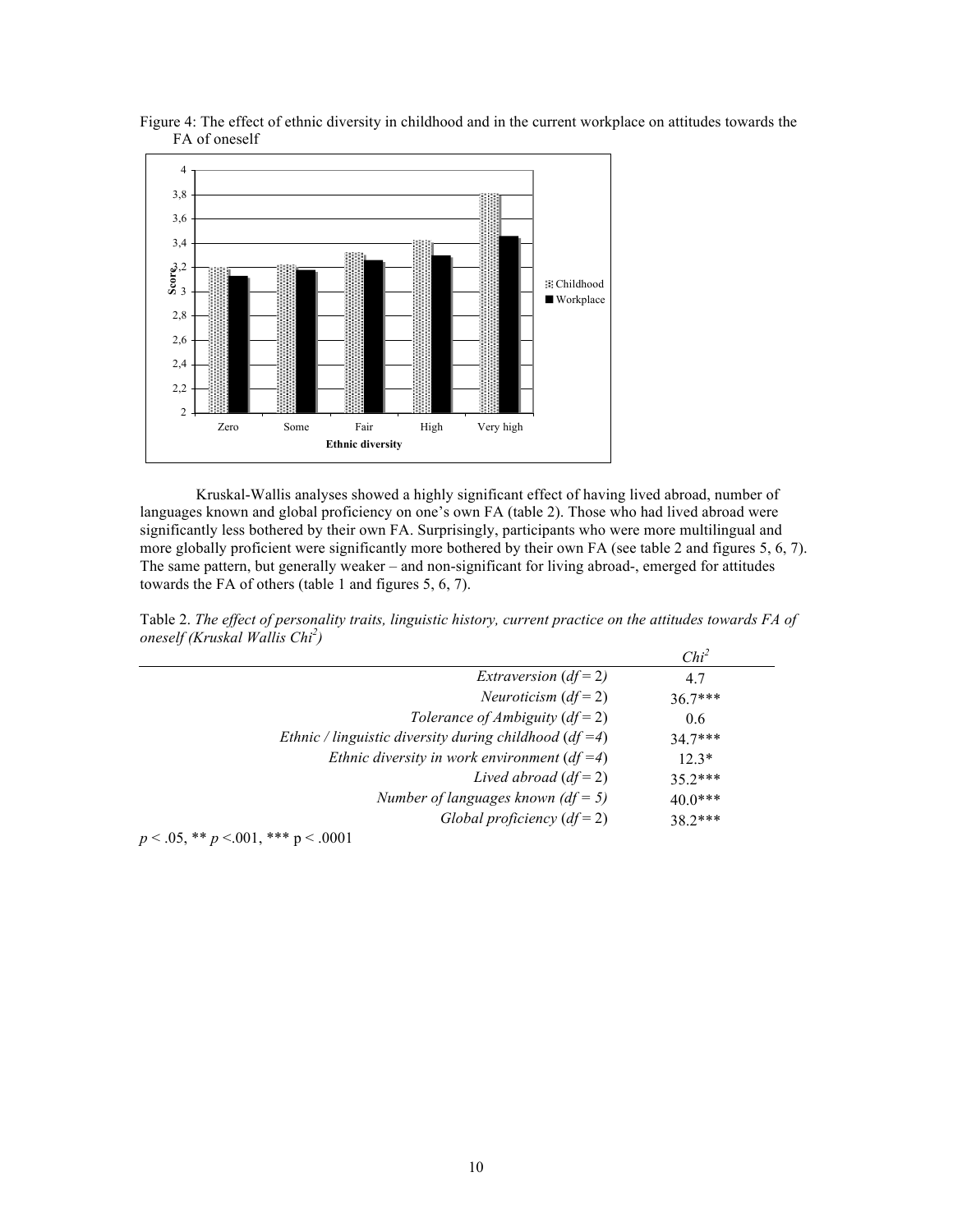

Figure 5: The effect of having lived abroad on attitudes towards the FA of others and oneself



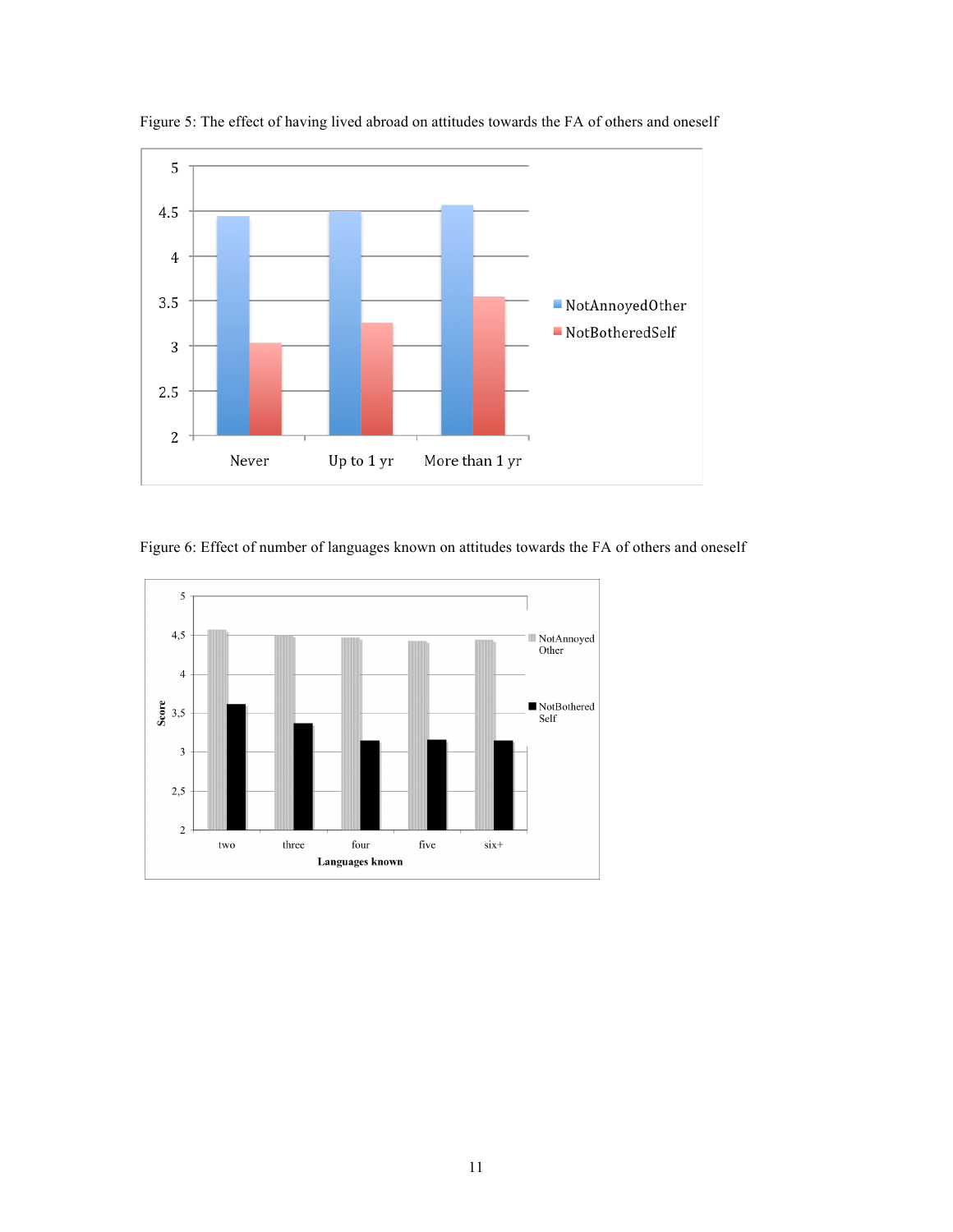

Figure 7: Effect of global proficiency on attitudes towards the FA of others and oneself

A Mann-Whitney U test showed non-significant differences between early and later bi- and multilinguals (Mann-Whitney  $Z = -1.32$ ,  $p =$  ns for attitudes towards the FA of others, and Mann-Whitney  $Z = -1.58$ ,  $p =$ ns for attitudes towards their own FA).

The last research question dealt with the effect of sociobiographical variables such as age, sex and education level. A Kruskal-Wallis analysis showed a highly significant effect of age group on attitudes towards the FA of others and the own FA (Kruskal-Wallis  $Chi^2 = 37.5$ ,  $df = 5$ ,  $p < .0001$  and Kruskal-Wallis *Chi*<sup>2</sup> = 84.6,  $df = 5$ ,  $p < .0001$  respectively). Older age groups were significantly less bothered by FA of other and their own FA than younger age groups.

A Mann-Whitney test showed a non-significant difference in the attitudes towards the FA of others between the 415 male participants (*Mean =* 4.5, *SD* = 0.8) and the 1515 female participants (*Mean =*  4.5,  $SD = 0.7$ ) (Mann-Whitney  $Z = -0.35$ ,  $p =$ ns). However, a significant sex difference emerged in the attitudes towards the own FA, with men being significantly less bothered by it (*Mean* =  $3.5$ , *SD* = 1.2) than women (*Mean =* 3.2, *SD* = 1.2) (Mann-Whitney *Z* = -3.7, *p* < .0001).

The Kruskal-Wallis analysis revealed a significant effect of education on the attitudes towards the FA of others  $(Chi^2 = 8.4, p < .038)$ , but there was no effect on attitudes towards the own FA  $(Chi^2 = 5.8, p$ = ns). A curvilinear relationship appeared for the attitudes towards the FA of others: participants with lower levels of education were least bothered by FA of others (*Mean =* 4.7, *SD* = 0.6), holders of BAs and MAs slightly more so (both *Mean* =  $4.5$ , *SD* = 0.8), but participants with PhDs buckled the trend (*Mean* =  $4.6$ ,  $SD = 0.7$ ).

# **Discussion**

The first research question can be answered affirmatively: multilinguals are significantly more bothered by their own FA than by the FA of others. It shows an ambiguous attitude towards FAs. This could be linked to political correctness, namely a wish not to appear prejudiced against the FA of others, which does not apply to one's own FA. It could also reflect a wish to sound more like a native speaker and not stand out as "outsider" (Desiderio, 2004; Glab, 2014; Sasayama, 2013).

The most original finding of the present study is undoubtedly the confirmation of the second hypothesis, namely the variable effect of three personality traits on attitudes towards the FA of others and oneself. Extraverts and individuals who are emotionally stable and tolerant of ambiguity have less negative attitudes towards the FA of others. However, only those who score higher on neuroticism are more bothered by their own FA. It confirms that how certain aspects of language are viewed fall for a part outside our conscious control: indeed, we do not control our position on personality dimensions. A possible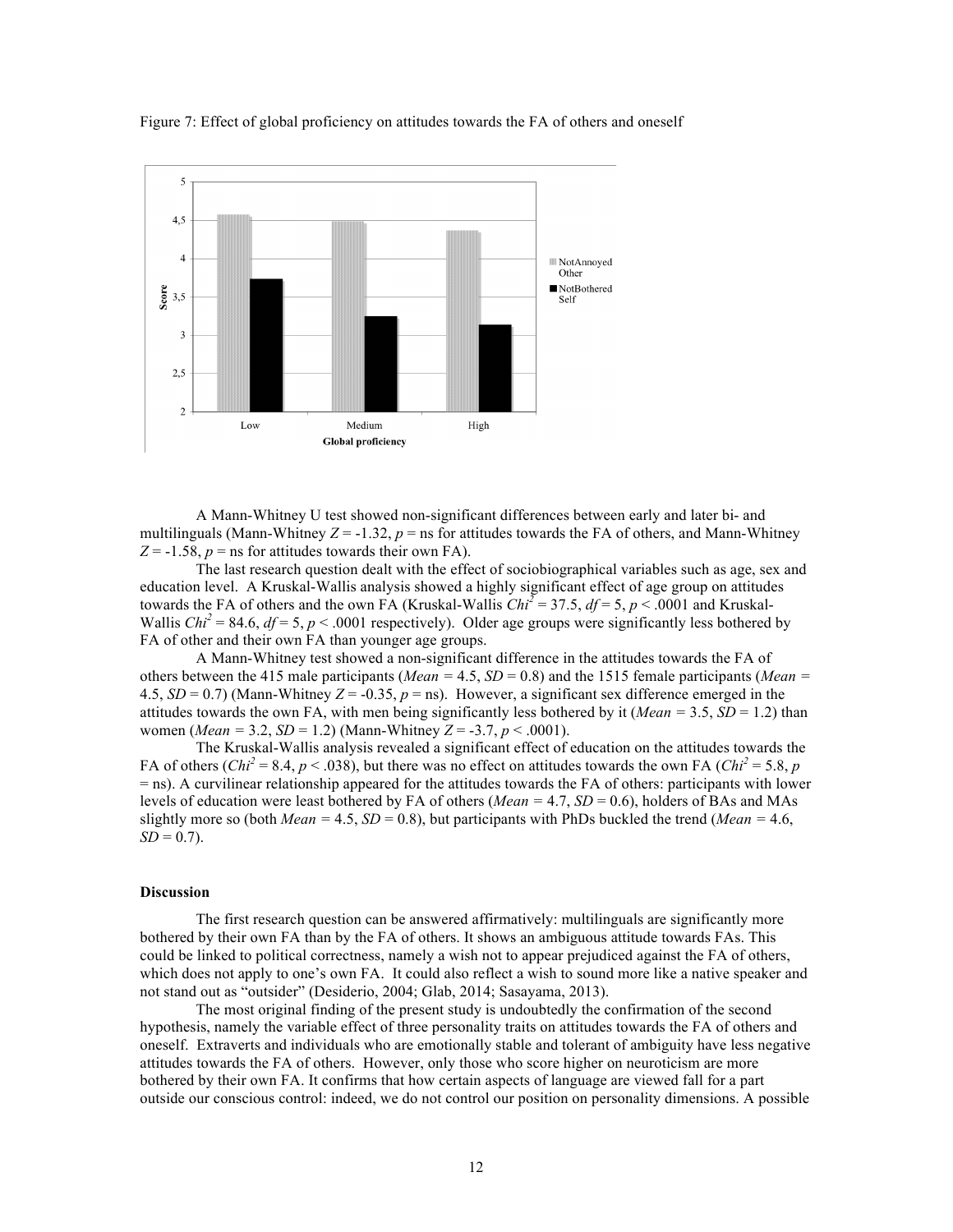reason is that emotionally stable people suffer less from worries or anxiety, and when they hear FAs – including their own, they are less likely to be thrown off balance or embarrassed. People closer to the neurotic end of the dimension are more likely to consider the FA of the interlocutor but also of their own FA as an additional source of worry in the interaction: they may fear that communication could break down, they might not understand their interlocutor or not be understood by the interlocutor, they might fear projecting the wrong image of themselves and they might anticipate mutual embarrassment and potential loss of face. As Glab (2014) noted, her FA in Spanish exacerbated her self-consciousness and timidness, before she finally embraced it: "I will always stand out. But I enjoy being a vessel of memories and adventures. I am the only one who owns them, and hopefully my accent isn't too grating for anyone willing to listen".

People who are very tolerant of ambiguity are less bothered by the FA of interlocutors, possibly because they do not mind tuning in to a new and unfamiliar accent. On the other hand, people with lower Tolerance of Ambiguity are more likely to be annoyed by this deviation from the standard accent and more inclined to feel that they should not be expected to adjust to understand the accented interlocutor. Dewaele & Li Wei (2013b) – using the same database as the present study – found similar patterns in attitudes towards code-switching: participants who scored high on Tolerance of Ambiguity and low on Neuroticism reported significantly more positive attitudes towards code-switching. However, these two variables were not linked with self-reported frequency of CS, but Extraversion was linked with higher self-reported CS (Dewaele & Li Wei, 2014).

Finally, we can speculate that because extraverts are by nature more gregarious, more sociable, more optimistic they may be less concerned about the FA of others being an obstacle to communication in a FL than more introverted people.

The most counter-intuitive finding in the present study is the rejection of our third hypothesis, namely that people with a high level of multilingualism (number of languages known, global proficiency) would be less bothered by the FA of others and by their own FA. One would expect that experienced multilinguals are used to communicate with people from various linguistic and cultural backgrounds, and are therefore familiar with FA in various languages, including perhaps their own. Why then are they more bothered by FA than less multilingual individuals? Do they expect that the person with the FA – especially themselves - should make a bigger effort to get rid of the undesired accent? It is clear that multilinguals can have ambiguous attitudes towards FAs (see Sasayama, 2013).

Our next hypothesis was confirmed: participants' linguistic history and current practice were significantly linked to the attitudes towards FAs. Those who had grown up in highly multilingual and ethnically-diverse environments were less bothered by their own FA and the FA of others. It thus seems that the linguistic soundscape from childhood shapes a multilingual's attitudes towards FAs for life. The finding of a link between the degree of ethnic diversity in the work environment and less negative attitudes towards FAs is not surprising either. Indeed, if FA is common in this particular community of practice, then it will sound familiar and not be considered as something negative (Kraut  $&$  Wulff, 2013). A similar explanation could account for the fact that people who have spent time abroad are less bothered by their own FA. A full immersion in a new linguistic environment boosts tolerance of ambiguity (Dewaele & Li Wei, 2013a), and will contribute to a realisation that one's own accent might be viewed by others as a FA. Dewaele and Li Wei (2013b, 2014), again using the same database, found similar patterns in attitudes towards code-switching: those who had grown up in bilingual families and in an ethnically diverse environment, and currently worked in ethnically diverse environments had significantly more positive attitudes towards code-switching and reported more use of code-switching.

Our final hypothesis on the effect of sociobiographical variables on attitudes towards FAs was partially confirmed. The significant, curvilinear relationship between age and attitudes towards FAs was unexpected. Older participants were less bothered by the FA of others and by their own FA. This could be linked to the type of work environment of participants: a Pearson Chi<sup>2</sup> analysis revealed a significant interaction between ethnic diversity in the workplace and age group, with those aged over 40 working in more diverse environments ( $N = 2013$ ,  $Chi^2 = 51.7$ ,  $df = 20$ ,  $p < .0001$ ). The daily exposure to FA could positively affect the attitudes towards FAs. No sex differences were found in attitudes towards the FA of others, but female participants were much more bothered by their own FA than their male peers.

Education level was found to have a significant effect, with less-educated participants being less bothered by FA. It is possible that university-educated participants feel that FA is a sign of incomplete acquisition of the target language. Dewaele and Li Wei (2013b) reported similar effects on attitudes toward code-switching for education and age, but not for sex: those with the lowest and highest levels of education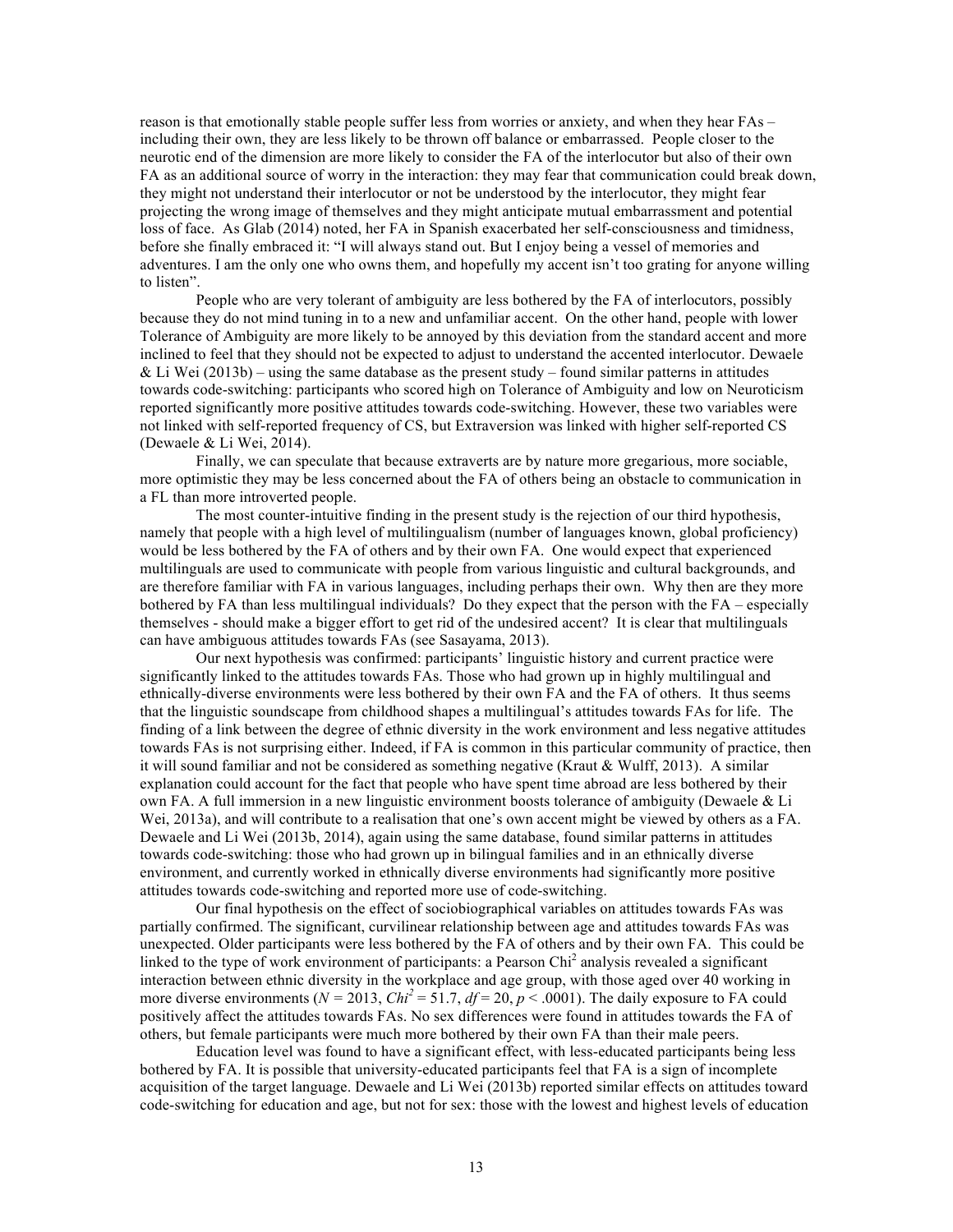appreciated code-switching most, and younger participants appreciated code-switching less than older participants.

To conclude this discussion it is worth underlining that the research design has its limitations. The first is that we had only two items on FA which were not perfectly symmetrical, "People's FAs annoy me" relates to pleasantness versus irritation, while "It bothers me to have a FA in a FL" could also include other reasons. A wider range of items would have allowed us to dig deeper, considering accents in home languages, in L2, L3 or other languages. Secondly, more detailed information on the type of multilinguals in the database would have been useful: were they first or second or third generation immigrants? Another limitation is the strong proportion of highly-educated female participants. These people are more likely to acknowledge the existence of FA and not necessarily view it as something to get rid off. Dewaele (2010) explained that these are typically the people who have the necessary meta-linguistic and meta-pragmatic awareness to answer these questionnaire and have more willingness to participate in this type of research. As is the case in all studies based on self-report, we cannot be entirely sure that nobody lied. We can only point out that most personality psychologists rely on this method to establish personality profiles, and that participants had nothing to gain from lying on an anonymous questionnaire.

Our design also has a major advantage: the large number of participants coming from all over the world with a wide variety of language combinations, is good for ecological validity (Wilson & Dewaele, 2010).

The major implication of our findings is that people's attitudes towards FAs are not just linked to prejudice but are linked to their personality profile, their linguistic history and sociobiographical variables – variables over which they have no control.

## **Conclusion**

Attitudes towards FAs are ambiguous: our participants were significantly less bothered by the FA of others than by their own FA.

The present study is the first - to our knowledge - to have established the existence of a link between the attitudes towards the FA of others and oneself among a large group of multilinguals from all over the world and two higher-order personality traits (Extraversion, Neuroticism) and one lower-order trait personality trait (Tolerance of Ambiguity) (see however Seravalle, 2011). Extraverts, participants with high levels of Emotional Stability and Tolerance of Ambiguity were significantly less bothered by the FA of others, and only those with higher scores on Neuroticism were more bothered by their own FA. To our surprise, participants knowing more languages, and to a higher degree of proficiency, disliked FA significantly more, especially their own FA, possibly because of their own higher expectations. The degree of ethnic diversity in participants' past and present was also linked to their attitudes towards FAs: those who grew up or worked in a environment with little diversity were much more bothered by the FA of others and their own FA. Sex only had an effect on the attitude towards the own FA, with female participants being more bothered by it. Older and less educated participants were less bothered by the FA of others, but education had no effect on the attitude towards the own FA.

It thus seems that multilinguals' judgments of FAs are linked to a range of personality traits, sociobiographical variables, linguistic profile, current linguistic practices and exposure to interlocutors with FAs.

#### **Acknowledgment**

We would like to thank all those who filled out our online questionnaire. We also would like to thank the reviewers for their insightful comments on a previous version of the present paper.

## **REFERENCES**

Alexandrov, A. (2010). Characteristics of single-item measures in Likert scale format. *The Electronic Journal of Business Research Methods*, 8 (1), 1-12.

Aronin, L., & Singleton, D. (2012). *Multilingualism*. Amsterdam: John Benjamins.

- Barrett, P.T. (1999). Rejoinder to: The Eysenckian personality structure: A 'Giant Three' or 'Big Five' model in Hong Kong? *Personality and Individual Differences*, 26, 175-186.
- Barrett, P.T., Petrides, K. V., Eysenck, S., & Eysenck, H.J. (1998). Eysenck Personality Questionnaire: an examination of the factorial similarity of P, E, N, and L across 34 countries. *Personality and Individual Differences*, 25, 805-819.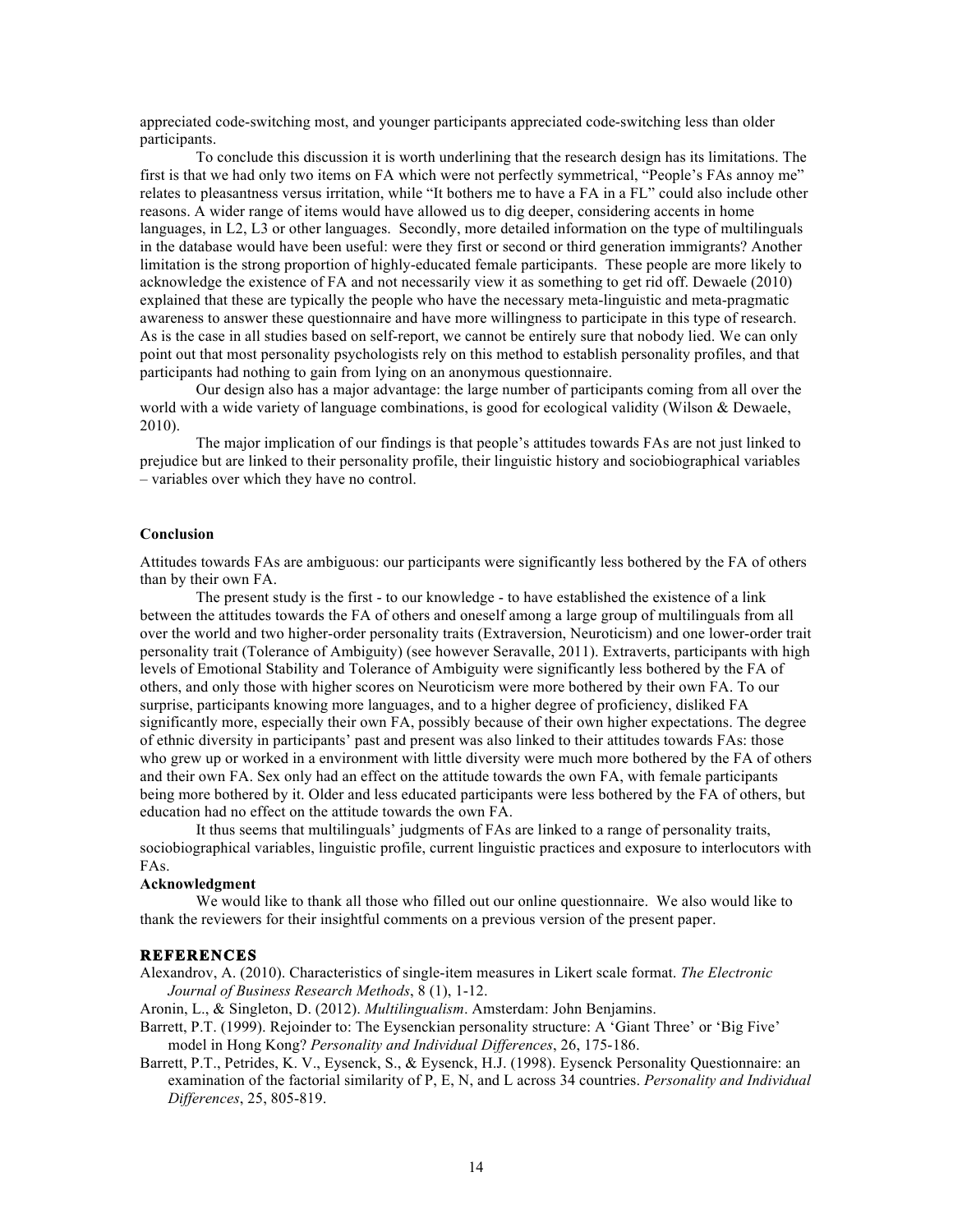Bradlow, A.R., & Bent, T. (2008). Perceptual adaptation to non-native speech. *Cognition*, 106, 707-729.

- Bresnahan, M. J., Ohashi, R., Nebashi, R., Liu, W. Y., & Shearman, S. M. (2002). Attitudinal and affective response toward accented English. *Language and Communication*, 22, 171-185.
- Buchanan, T. (2007). Personality testing on the internet: What we know, and what we do not. In A.N. Joinson, K. McKenna, T. Postmes , & U.-D. Reips (Eds.), *Oxford Handbook of Internet Psychology* (pp. 447-459). Oxford: Oxford University Press.
- Costa, P. T., & McCrae, R.R. (1992). Four ways five factors are basic. *Personality and Individual Differences*, 13, 653–665.
- Denissen, J.J.A., Neumann, L., & van Zalk, M. (2010). How the internet is changing the implementation of traditional research methods, people's daily lives, and the way in which developmental scientists conduct research. *International Journal of Behavioral Development* 34, 564-575.
- Derwing, T. M. (2003). What do ESL students say about their accents? *Canadian Modern Language Review*, 59, 547-566.
- Derwing, T. M., & Munroe, M.J. (2013). The development of l2 oral language skills in two l1 groups: A 7-Year study. *Language Learning*, 63(2), 163-185.
- Desiderio, T. (2004). *The Americanization of My Family*. Maitland, FL: Xulon Press.
- Deterding, D., & Kirkpatrick, A. (2006). Emerging South-East Asian Englishes and intelligibility. *World Englishes*, 25, 391-409.
- Dewaele, J.-M. (2012). Personality. Personality traits as independent and dependent variables. In S. Mercer, S. Ryan & M. Williams (Eds.), *Psychology for Language Learning: Insights from Research, Theory and Practice* (pp. 42-58)*.* Basingstoke: Palgrave Macmillan.
- Dewaele, J.-M. (2013). *Emotions in Multiples Languages*. Basingstoke: Palgrave Macmillan (2<sup>nd</sup> ed).
- Dewaele, J.-M., & Li Wei (2013a). Is multilingualism linked to a higher tolerance of ambiguity? *Bilingualism: Language and Cognition*, 16 (1), 231-240.
- Dewaele, J.-M., & Li Wei. (2013b). Attitudes towards code-switching among adult mono- and multilingual language users. *Journal of Multilingual and Multicultural Development* http://dx.doi.org/10.1080/01434632.2013.859687
- Dewaele, J.-M., & Li Wei (2014). Intra- and inter-individual variation in self-reported code-switching patterns of adult multilinguals. *International Journal of Multilingualism*  http://dx.doi.org/10.1080/14790718.2013.878347
- Dörnyei, Z. (2007). *Research Methods in Applied Linguistics*. Oxford: Oxford University Press.
- Eagly, A.H., & Chaiken S. (1993). *The Psychology of Attitudes*. Belmont, CA: Wadsworth.
- Eysenck, H.J., & Eysenck, S. (1964). *The Eysenck Personality Questionnaire.* London: Hodder and Stoughton.
- Eysenck, H.J., & Eysenck, M. W. (1985). *Personality and individual differences: A natural science approach*. New York: Plenum.
- Eysenck, S., Eysenck, H.J., & Barrett, P. (1985). A revised version of the Psychoticism scale. *Personality and Individual Differences*, 6, 21-29.
- Fayer, J.M., & Krasinski, E. (1987). Native and nonnative judgments of intelligibility and irritation, *Language Learning*, 37, 313–326.
- Fuertes, J.N., Gottdiener, W.H., Martin, H., Gilbert, T.C., & Giles, H. (2011). A meta-analysis of the effects of speakers' accents on interpersonal evaluations. *European Journal of Social Psychology*, 42, 120-133.
- Furnham, A., & Heaven, P. (1999). *Personality and social behavior.* London: Arnold.
- Furnham, A., & Ribchester, T. (1995). Tolerance of ambiguity: A review of the concept, its measurement and applications. *Current Psychology* 14, 179–199.
- Gass, S., & Varonis, E. M. (1984). The effect of familiarity on the comprehensibility of nonnative speech. *Language Learning*, 34, 65-89.
- Garrett, P. (2010). *Attitudes to Language. Key Topics in Sociolinguistics*. Cambridge: Cambridge University Press.
- Giles, H. (1970). Evaluative reactions to accents. *Educational Review,* 22, 211-227.
- Glab, V. (2014). How I learned to love my foreign accent. http://feminspire.com/how-i-learned-to-love-myforeign-accent. Last accessed 11/03/2014.
- Gluszek, A., & Dovidio, J.F. (2010). The way they speak: A social psychological perspective on the stigma of nonnative accents in communication. *Personality and Social Psychology Review*, 14, 214-37.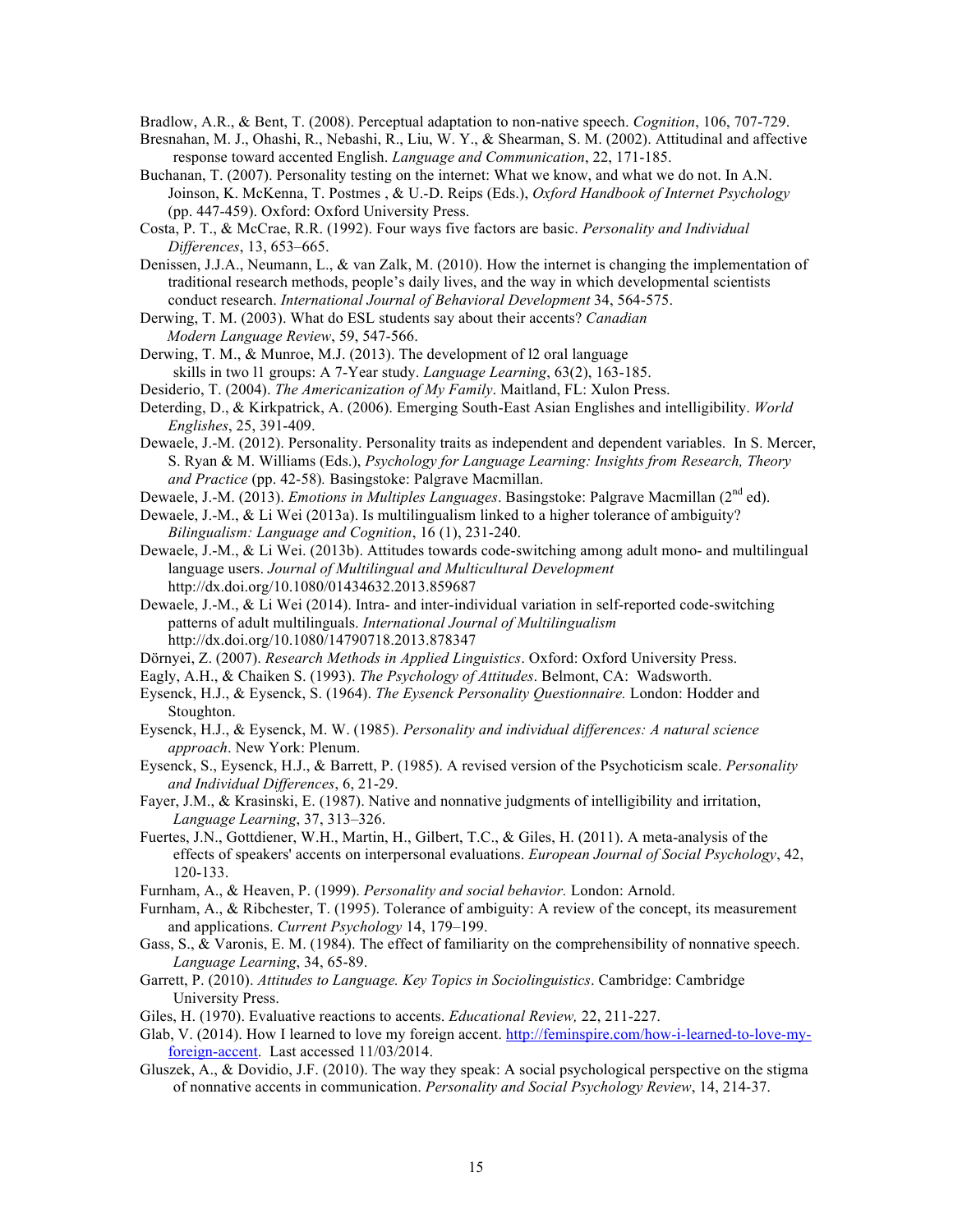- Gosling S.D., Srivastava, S., Pand, O., & John, O.P. (2004). Should we trust web-based studies? A comparative analysis of six preconceptions about internet questionnaires. *American Psychologist*, 59, 93–104.
- Herman, J. L., Stevens, M. J., Bird, A., Mendenhall, M., & Oddou, G. (2010). The Tolerance for Ambiguity Scale: Towards a more refined measure for international management research. *International Journal of Intercultural Relations*, 34, 58–65.
- Jenkins, J. (2007). *English as a Lingua Franca: Attitude and Identity.* Oxford: Oxford University Press.
- Joinson, A.N., Paine, C., Buchanan, T., & Reips, U-D. (2008). Measuring self-disclosure online: Blurring and non-response to sensitive items in web-based surveys. *Computers in Human Behavior*, 24, 2158- 2171.
- Kalin, R., & Ryoko, D.S. (1978). Discrimination in evaluative judgements against foreign-accented job candidates. *Psychological Reports*, 43, 203-1209.
- Kraut, R., & Wulff, S. (2013). Foreign-accented speech perception ratings: A multifactorial case study. *Journal of Multilingual and Multicultural Development* 34, 249-263.
- Lev-Ari, S., & Keysar, B. (2010). Why don't we believe non-native speakers? The influence of accent on credibility. *Journal of Experimental Social Psychology* 46, 1093–1096.
- Li, D. C. S. (2009). Researching non-native speakers' views toward intelligibility and identity: bridging the gap between moral high grounds and down-to- earth concerns. In F. Sharifian (Ed), *English as an international language: perspectives and pedagogical issues* (pp. 81-118). Bristol: Multilingual Matters.
- Li, M., Chen, X., & Xiao, Y. (2009). The relationship between Chinese English majors' personality and their pragmatic and grammatical competence/awareness. *Foreign Language Teaching and Research*, 41, 119-124.
- Lindemann, S. (2003). Koreans, Chinese or Indians? Attitudes and ideologies about nonnative English speakers in the United States. *Journal of Sociolinguistics*, 7, 348-364.
- Lindemann, S. (2005). Who speaks "broken English"? U.S. undergraduates' perception of non-native English. *International Journal of Applied Linguistics*, 15, 187-212.
- Lippi-Green, R. (1997). *English with an accent: language, ideology, and discrimination in the United States.* London: Routledge.
- Moyer, A. (2013). *Foreign Accent: The Phenomenon of Non-native Speech*. Cambridge: Cambridge University Press.
- Munro, M.J., Derwing, T.M., & Morton, S. L. (2006). The mutual intelligibility of L2 speech. *Studies in Second Language Acquisition*, 28, 111-131.
- Munro, M.J., Derwing, T.M. & Sato, K. (2006) Salient accents, covert attitudes : consciousness-raising for pre- service second language teachers*. Prospect*, 21 (1), 67-79.
- Pervin, L. A., & Cervone, D. (2010). *Personality: Theory and Research*. Hoboken, NJ: John Wiley & Sons (11th ed).
- Piske, T. (2001). Factors affecting degree of foreign accent in an L2: a review. *Journal of Phonetics,* 29, 191-215.
- Sasayama, S. (2013). Japanese college students' attitudes towards Japan English and American English. *Journal of Multilingual and Multicultural Development*, 34, 264-278.
- Seidlhofer, B. (2001). Closing a conceptual gap: the case for a description of English as a lingua franca. *International Journal of Applied Linguistics* 11, 133-158.
- Seravalle, V. (2011). Native, non-native and near-native accent; the mediating role of identity in performance vs perception. Unpublished PhD dissertation. Royal Holloway, University of London.
- Tajfel, H. (1970). Experiments in intergroup discrimination. *Scientific American*, 223, 96-102.
- Wilson. J., Ward, C., & Fischer, R. (2013). Beyond culture learning theory, what can personality tell us about cultural competence? *Journal of Cross-Cultural Psychology,* 44, 900-927.
- Wilson, R., & Dewaele, J.-M. (2010). The use of web questionnaires in second language acquisition and bilingualism research. *Second Language Research,* 26, 103–123.
- Yu, Y. (2010). Views of learners towards English: A case study of Chinese college students. Unpublished PhD dissertation. The Ohio State University.

<sup>|&</sup>lt;br>i <sup>i</sup> Data from the monolinguals were left out in the present study.

ii The other three are Conscientiousness, Agreeableness and Openness-to-Experience.